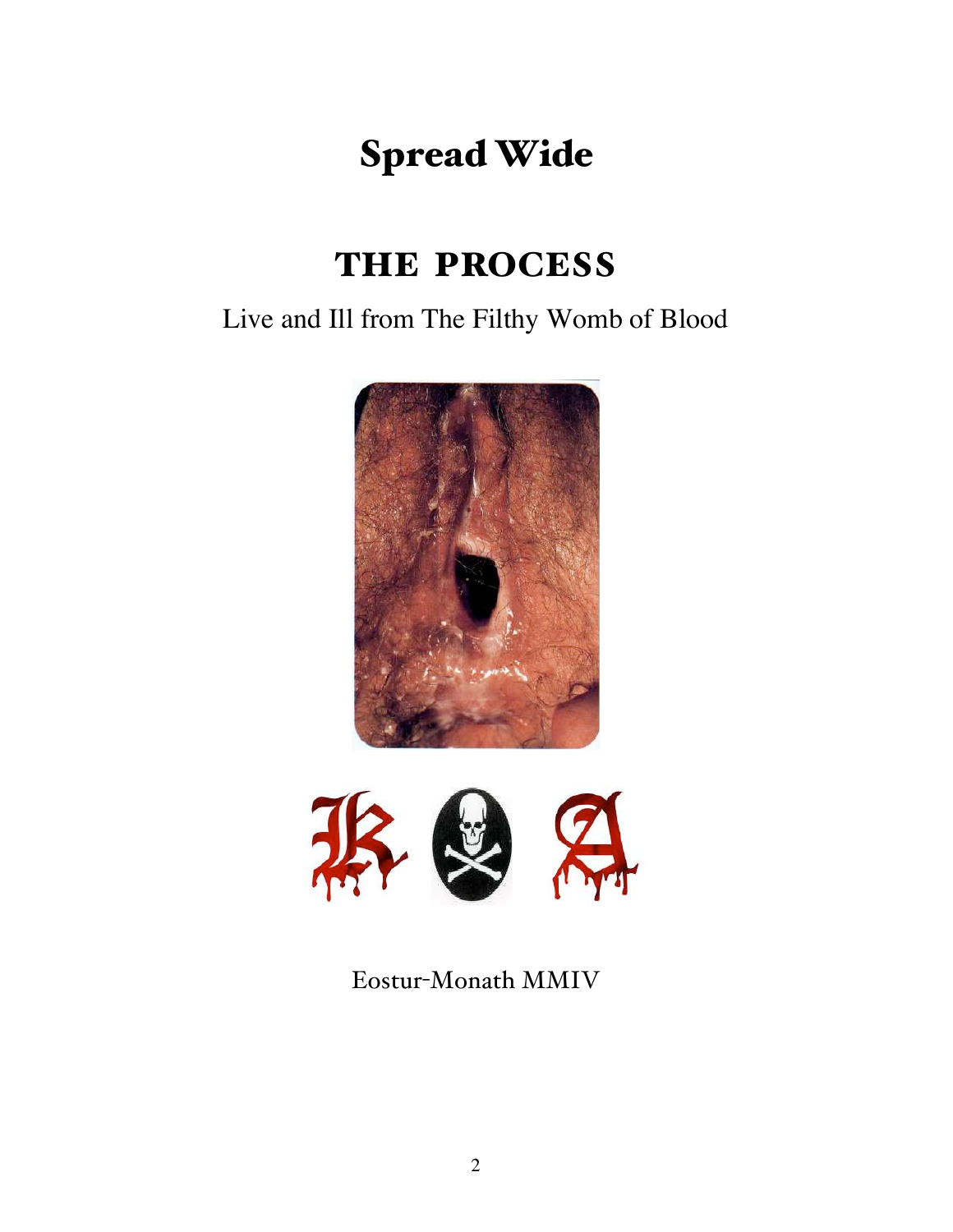

## **Monday 5<sup>th</sup> April** IRREVERSIBLE POSSESSION

'Oestrus is an irrational drive: Plato, Laws, 854b: "My good man, the evil force that now moves you and prompts you to go temple-robbing is neither of human origin nor of divine, but it is some impulse bred of old in men from ancient wrongs unexpiated, which courses round wreaking ruin; and it you must guard against with all your strength"'.

I slot the cartridge in to the machine and hear the sound of the tape being chewed. I try another. It's the same for all the tapes. The VCR is dying. Gotta get a new one today and fast. Or the process is fucked before it's even started.

[Opening Scene: shadow puppet murder, screams, a lace table-cloth, bloody knife falls to the floor, a child's shiny black shoes, a Christmas tree, sound of a demented nursery rhyme].

'Cool' jazz in the crypt. Bandleader, Marc Daly, son of Mary, complains the music is too traditional. He reminds the band that the music came out of the bordellos, like the one on

Rue de L'Echiquier. Cut to 'Congresso di Parapsychology', the camera pans to RED

CURTAINS then passes through. The voice over reminds us that telepathy is not restricted to superior species but also to butterflies, termites and Zebras, Zebras, Zebras.

The moon is reflected in a pool of piss. Water flows through the cave beneath the watchtower where Francis, Kathy and a young red-haired girl attend Lillith. The cave is draped in webs. Kathy wears a black lace veil across her face. According to witchfinders who bang their drums above SHE must be a succubus…a sex demon who lies below…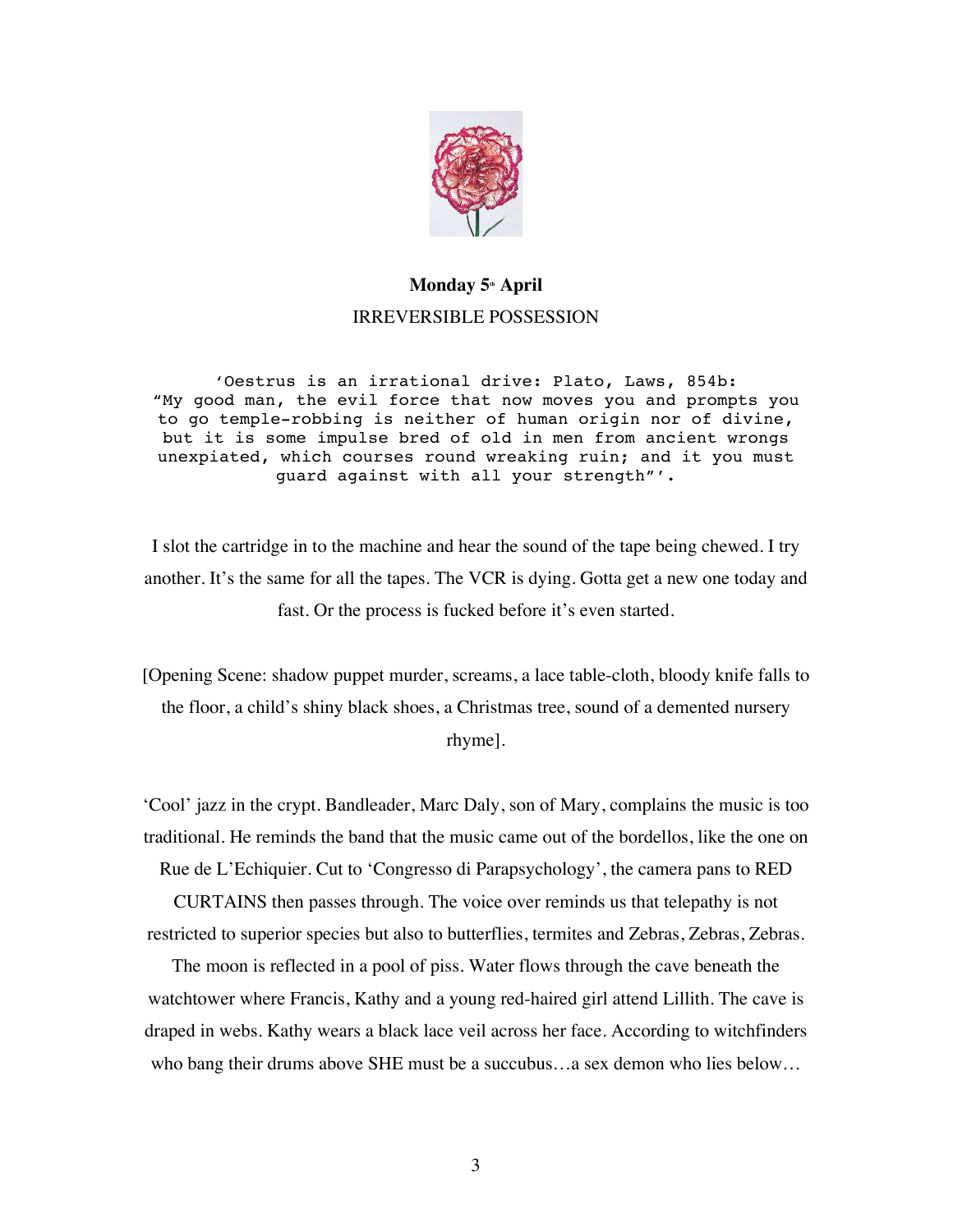But how could a daughter of Lillith like K be a supplicant?  $-$  she is a transvestite pirate incubus, the jewels they have taken from the patriarchs hang from her nipples.



The image of the egg forms a heart then divides.



Signora Helga Ulman, addresses the Congress. "I have to make it clear that my powers have nothing to do with magic. I can sense thoughts the moment they occur. Some I can even sense a long time afterwards. They are so strong they remain attached to rooms like cobwebs and the threads of the spider queens who keep their victim slashed and bound in silk, still alive, to suck their life at leisure. It was believed in ancient times that the Spider

Woman could control the movement of the sun with her web. At one sitting of the accursed Wilton Way Circle that I attended words began to fragment, each of us began speaking the same butchered tongue, a spiralling thread of syllabic gibberish passing through all our mouths at once, drawing the image closer, and closer, the image of The Supplice, coming to fill the space of the black window. The image feeds our minds eye like a spider's prey. We four became the spider.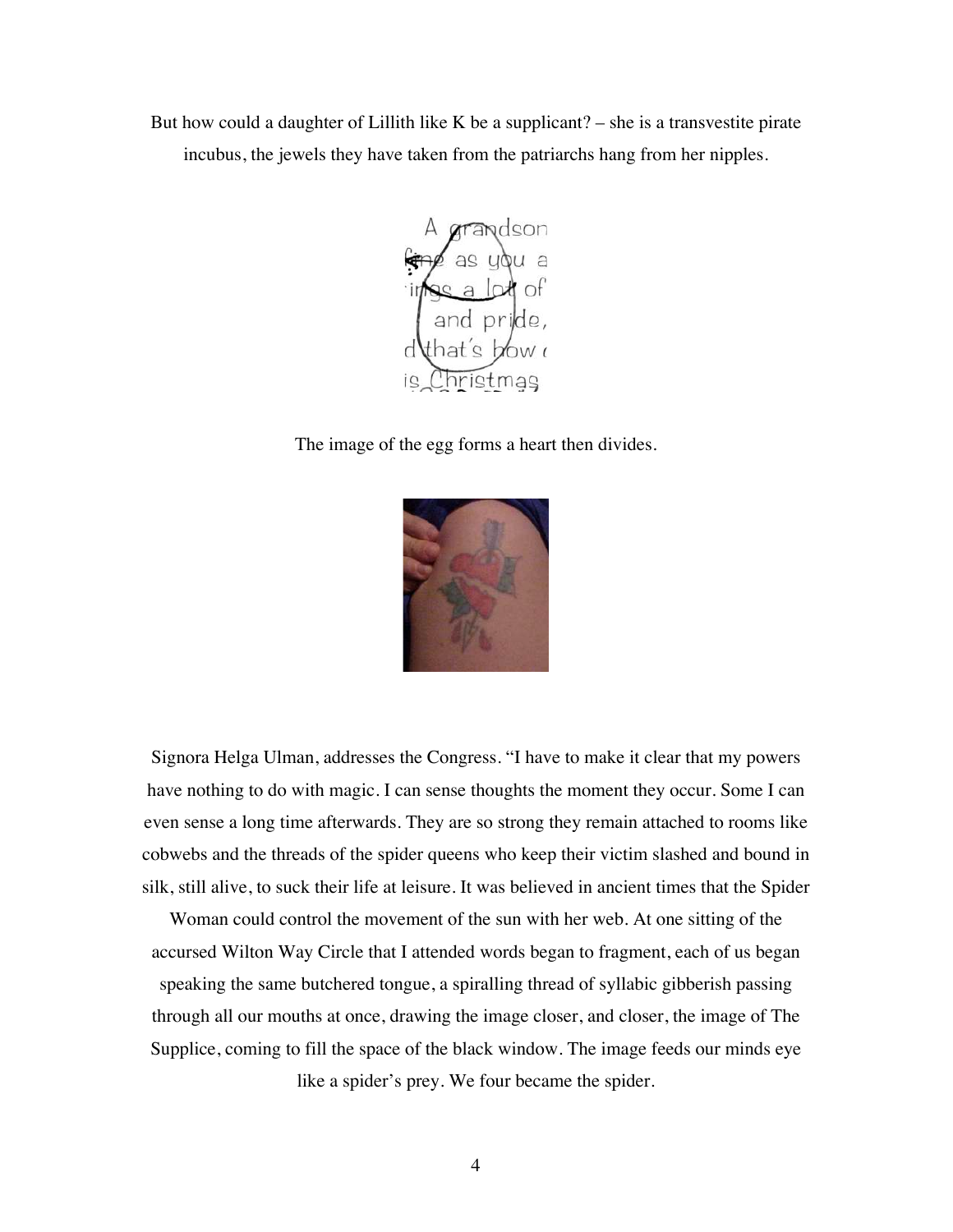#### 8 legs 8 eyes".

"Psychic reception is not coherent", Helga Ulman continues, "It does not fit in to any narrative-cognitive sequence. Psychic communication is lateral, incoherent, like K's writing… 'Stylistically: simultaneous contrasts, extravagancies, incoherencies, halfformed misshapen thoughts, lousy spelling, what signifies what? What is the secret of this chaos?' It occurs *through* time like déjà vu. When one is visited by a ghost in filthy rags or a premonition (a ghost from the future) one is no longer IN TIME. It kicked in immediately when I read this text for the second time, no delay…the egg…the cream oval upon which the CUNT which is the world was to bleed…I searched for an image online…scrolled down the page of images and deja-vu kicked in hard… A sinister echo of the coming *grand mal*…immediate reco(i)llection…so I cut back straight into the text…couldn't wait…shot my head-load all over your hard-boiled egg.

This is what I wrote in Barcelona, the day after I read K's letters for the first time, Carol showed me the best of her porn collection and Carmela had to be locked in the cellar:

> Sometimes blood flows through the crenulations in the broken surface of the white oval and the dying mud crawls between her toes and plants squeeze into land where the fresh creak meets the sound

Perhaps I have opened the same search page before. That was certainly the feeling. I had been there before…there was the egg…the association…the cellar…the sound of Carmela pissing through the locked door…then I typed in the search…I was sitting here, in this very spot. I was thinking whether or not I should begin writing into *Spread Wide* before I had read the whole thing…how I could not begin as soon as I began…I had

5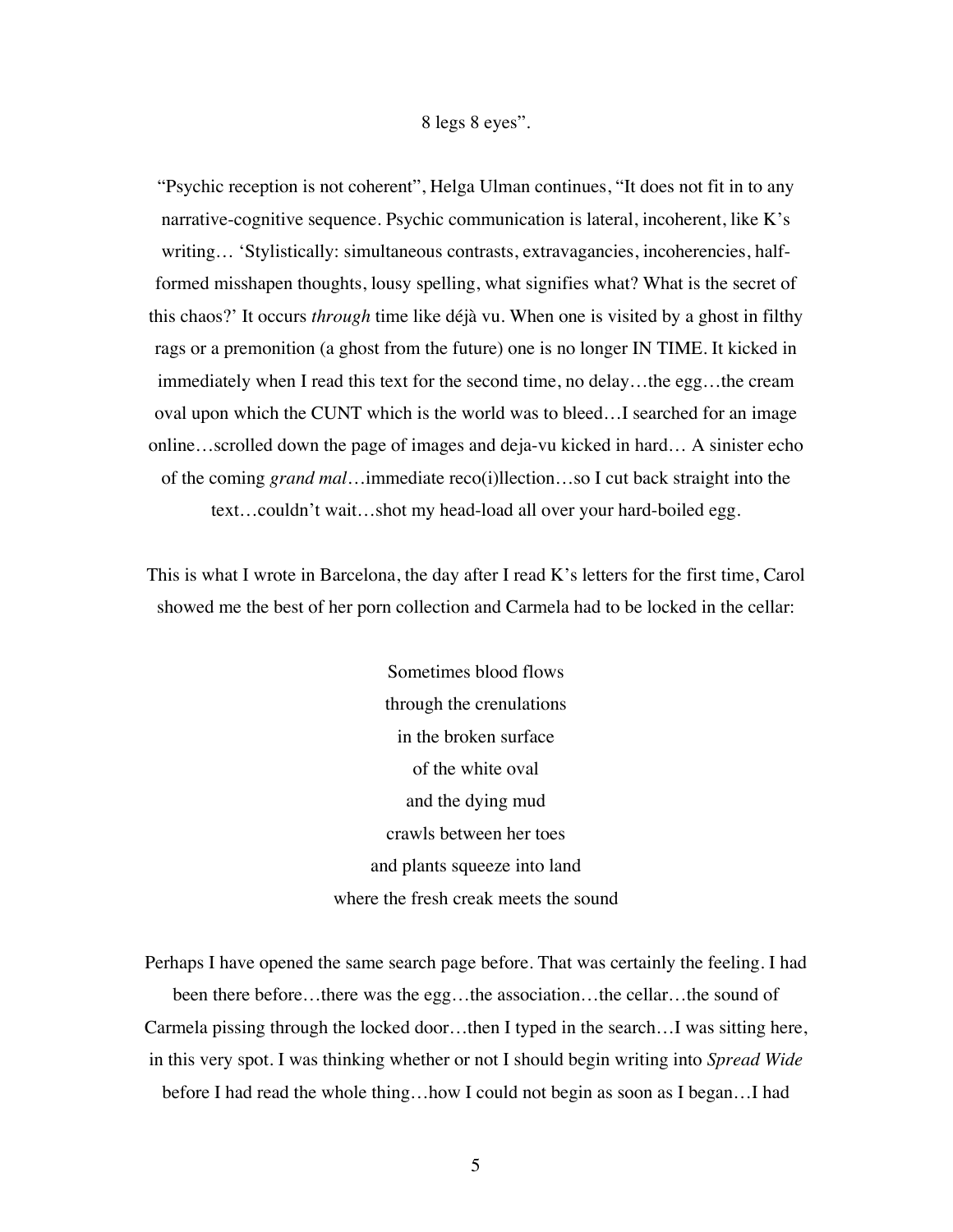already scanned through the text…had picked up fragments…Troppman was strong…already the back drop of my thoughts was set before 'the racecourse watchtower'…the place where K has been mapped in a cluster hub with *L'Abbe C* and the Shining Twins…I was there already…and then I hit the page…

There was the usual arrangement of images. The first I recognized was an infernal selfportrait of Tapiés from the 1950's. I scanned left, down, right…some maps…an image of some men sitting at a table. I scan down lower and that's when it hit…sudden sinister rush of déjà vu…looking for the egg…but instead I saw…

I felt fear as I saw…an aura of being here before…frozen…wanting to hold on…like being in the presence of a ghost…terrified but knowing you may never have the opportunity to commune with this spirit again… you want to hold it and yet not see what you sense in the peripheries of your vision…a white sheet flapping from a window…the presence of the spirit out of time…the revenant…and this revenant was female…the sense of a dark female memory…relational…someone I had known and loved in the past…it was an other person…a definite sense of another person…a lover…the painful memory of past lover. Now I will try to go there again..."

Helga Ulman closes her eyes and grasps the hands of the paranormalists at her sides. "It's gone. The egg's not there. But there was something…I can't explain it. Something strange…Like a knife entering flesh… There!" she recoils violently and thuds her head against the wall, "I feel it again. It's here…I sense death. I feel…a presence. I have entered into contact with a perverse mind. Its thoughts are of death! I heard this twisted thought, cruel and childish at the same time"

Consciousness cuts camera-like a sound instant from here to here to here to here. It's a telecom thing. Consciousness in multiple places at once. Fantomas knows. "I am floating on water, I am propped against a bar. I am everywhere". The cinematographer turns us all into prototelepaths. Can we predict the future? Will our terrible expectations come true, or will it be even worse? (As we observe a disease, so we catch it and give it lodging in ourselves. Is it a surprise then that the imagination should bring fevers and death to those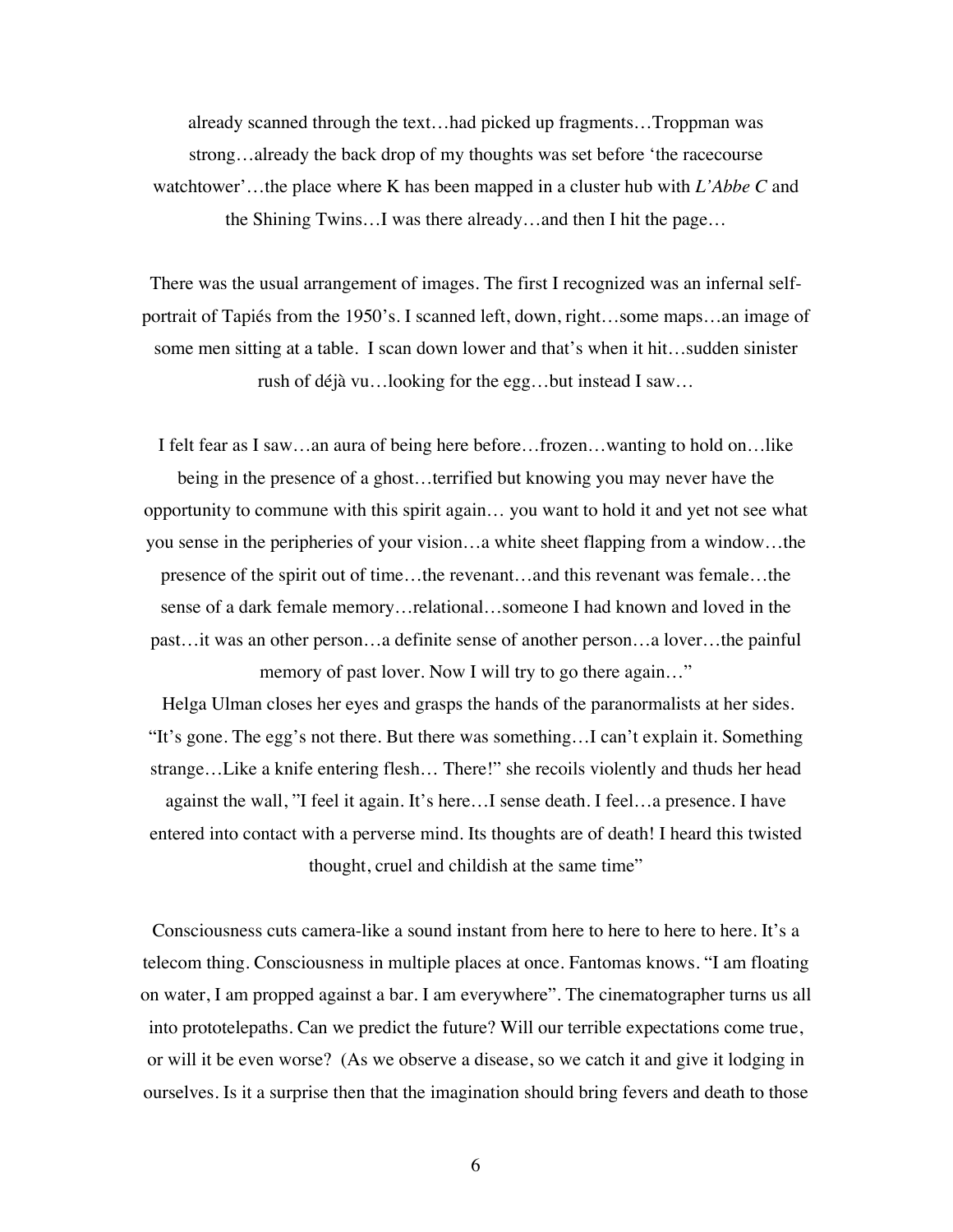who allow it free play and encourage it? (Montaigne)). The whodunit-occult-mystery plot is an exercise in artificial cinematic prophecy. We are made to know what is coming next. Suddenly the phone … …

…… …… …… …… …… …… [click] "Hello?"

Door bursts, axe falls, blood spills, and the shine on the shoe is sharp as a blade. Everything happens as if in reverse. Time is out of joint.

Nothing can be a hard thing to know.

Blackness, blankness, no memory, until she awoke attached to a drip in the hospital bed. The drugs she takes she doesn't know what they do or why they are prescribed. They are prescribed to keep her from going mad. She goes mad all the time.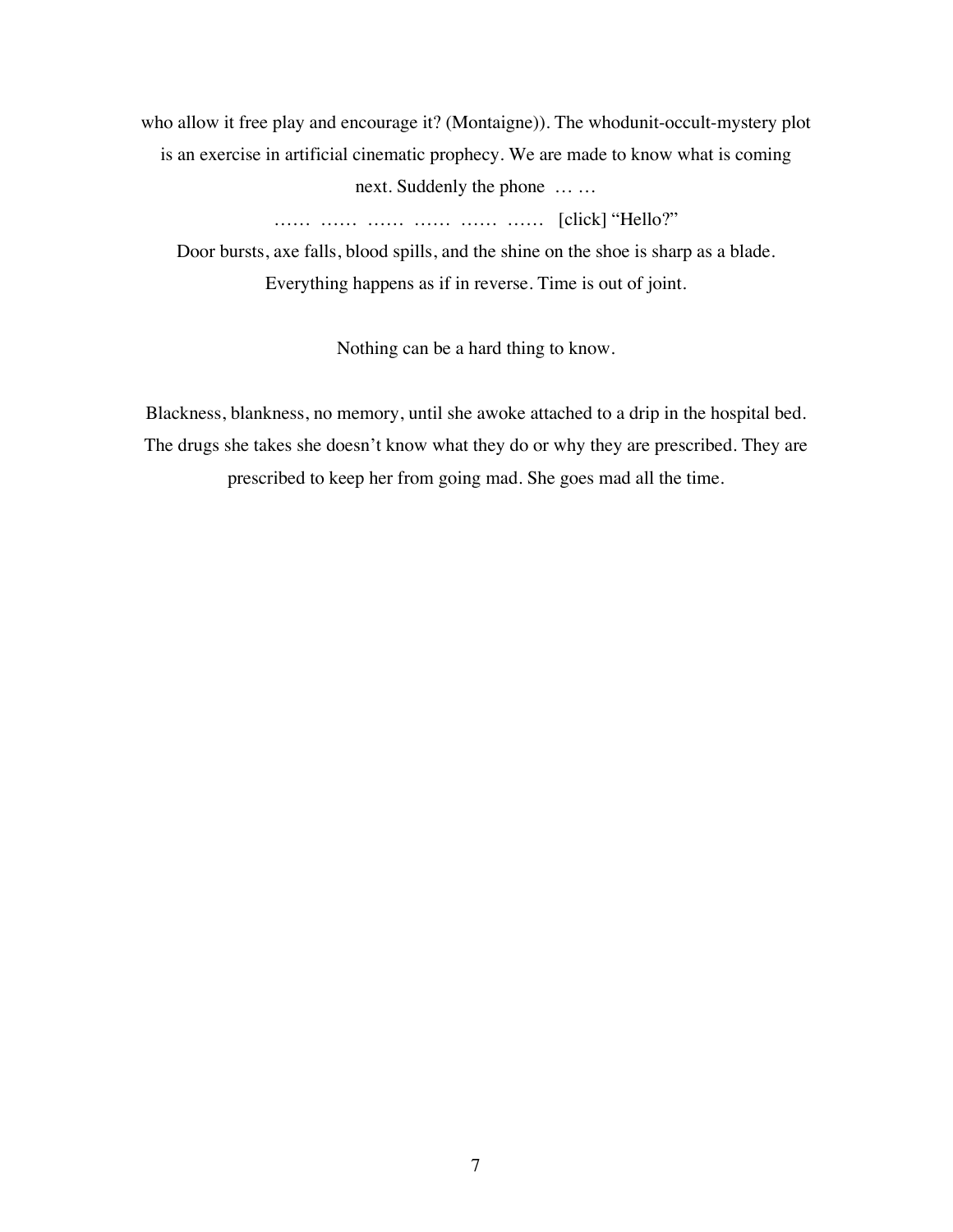#### PSYCHIC BROTHEL

Marc meets his drunken friend Carlo by the fountain in the piazza. Carlo was supposed to be playing piano tonight at the Psychic Brothel, a jazz bar in New Hackney. "Look at this

fucking place. A cosmetic yuppie dream of urban authenticity: Canal side Industrial Picturesque. I've seen it before so many times. You can always tell it's happening when the cafes fill up with white pregnant middle-class 30 somethings and gay clones singing the praises of *Beyoncé.* I met a guy once in the toilets of a public bathhouse in Slovenia. An Italian guy. He was desperate. I'd just finished sucking him off. He was shaking like

a wreck. I asked him what was wrong. He said he was terrified of being killed by a terrorist bomb. That's why he pretty much lived in the toilet. "All those people", he said, "packed so tightly together. I don't want to die like that!" I didn't know this guy but felt the need to console him for some reason. "Accidents will happen", I told him. "They've got to happen to someone. Terrorist action will happen. Someone has got to be blown up…Most importantly don't consider every action as a potential death trap the moment before you take it, unless you really do want to drive yourself into a death vortex". Carlo hurls bottle against the canal wall and stumbles into the road. Marc catches him before he falls.

"Listen Marco, fast-fading pianists like you asslick the Process like you asslick everything that will help your 'profile'. You'll exploit anything you can get your hands on. This is a Middle class Kill City project – It's all rich/poor, the entire planet. Total Ghettofication is everywhere. Each and everyone of us here are at each and every fucking moment a living breathing instance of gentrification/ghettofication and therefore deserve everything we get. That German psychic is no different. What would you rather be Marco, an evolved Health Food-eating Eco-Consciousness with an ISA and a fair-trade mortgage or a Shit-eating Black Savage with a machete and a sack of crack?"

 $\mathbf{U}$ 

©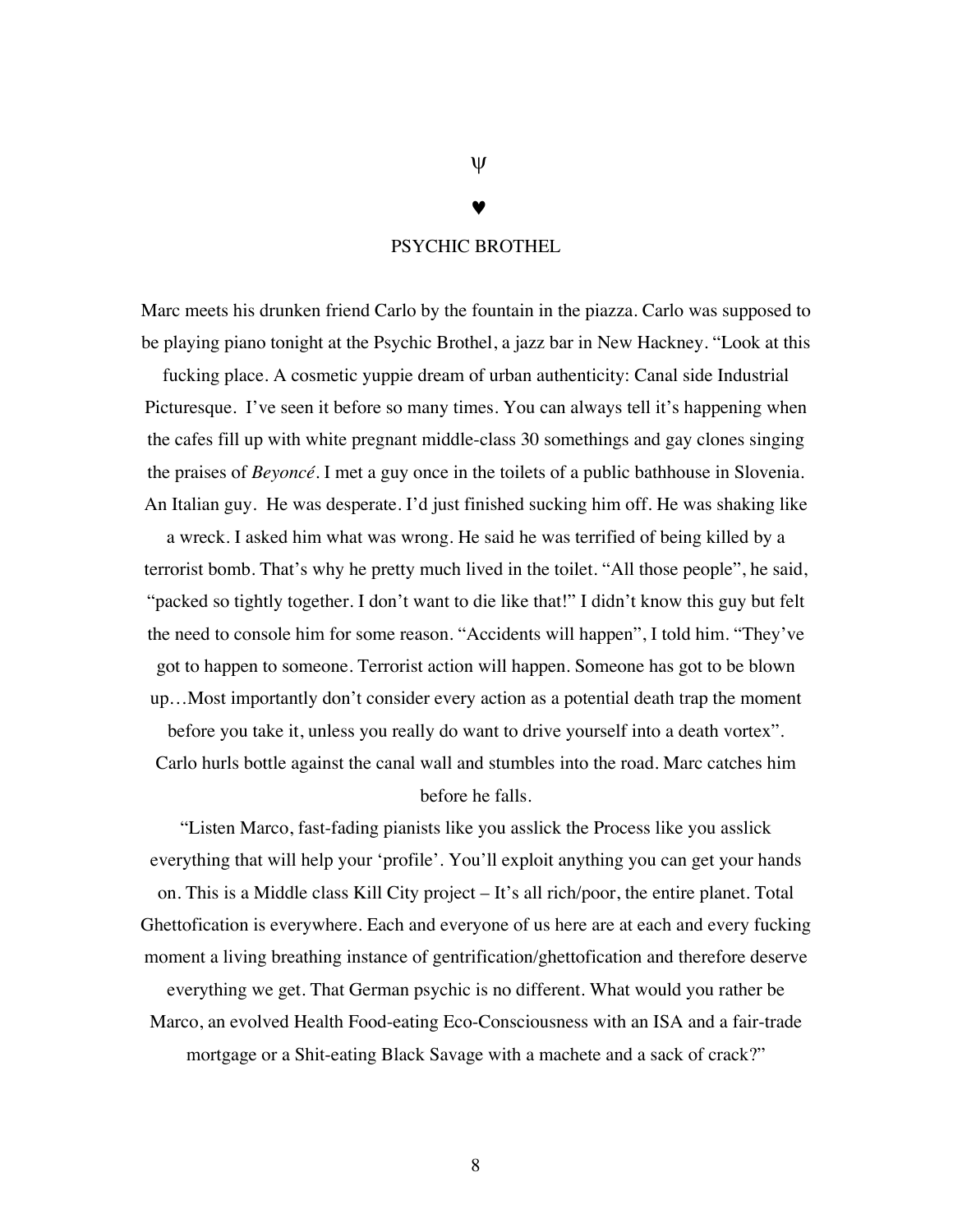"Carlo, can't you drop that Thomas Stuart Prophet shit! I'm sick of hearing it. And what good is it doing you or anyone else. Neither time nor space actually expand, they merely

alter relations by formal stages. We are those changes and relations, contracting, individuating, etc…but the mind space of the new city is severely difficult to map in any traditional way. There is just moving and there are different ways of moving. Or: there is moving all over at the same time and there is moving linearly. If everything is movingall-over-the-place-no-time, anything is everything. If this is so, how can I differentiate? How can there be stories? Consciousness just is: no time. But any emotion presupposes differentiation. Differentiation presumes time, at least BEFORE and NOW. A narrative is an emotional moving. It is already producing after-effects before any words have been discussed...No one is sure how to get into it anymore, where anyone is, what is going on,

if they've got the gist, is it really happening [we are born, WE ARE DEAD, we emerge/emerse the mother] leaving a crypto-psychism of our knowledge which, earthloop and ghost-like, lives on, adumbrating our fatalities whereby our past constantly reenters us. Like Hari's resurrection from Solaris- a kind orgasm re-entering, phantasm hysteria porno".

Carlo thinks Marco is an intellectual snob and total fucking div. "Look, Marco, I am the proletarian of the piano-forte and you are the bourgeoisie. You play for art and enjoy it and I play for a living. It's not the same thing. Body-based process writing? I want it like fresh pulsings from the base up. I want it like revolution. I want it like I want my cock sucked. For me the piano is like the body of a beautiful woman. And I tickle her…like a mate of the Black Tarantula…then BAM! her fangs are in my neck and she's sucking the life out of me".

Suddenly they hear a scream from the canal path. "Perhaps that's another one getting murdered. I drink to you! Deflowered virgin!" Carlo shouts. Marc thinks Carlo is a total fucking nihilist.

9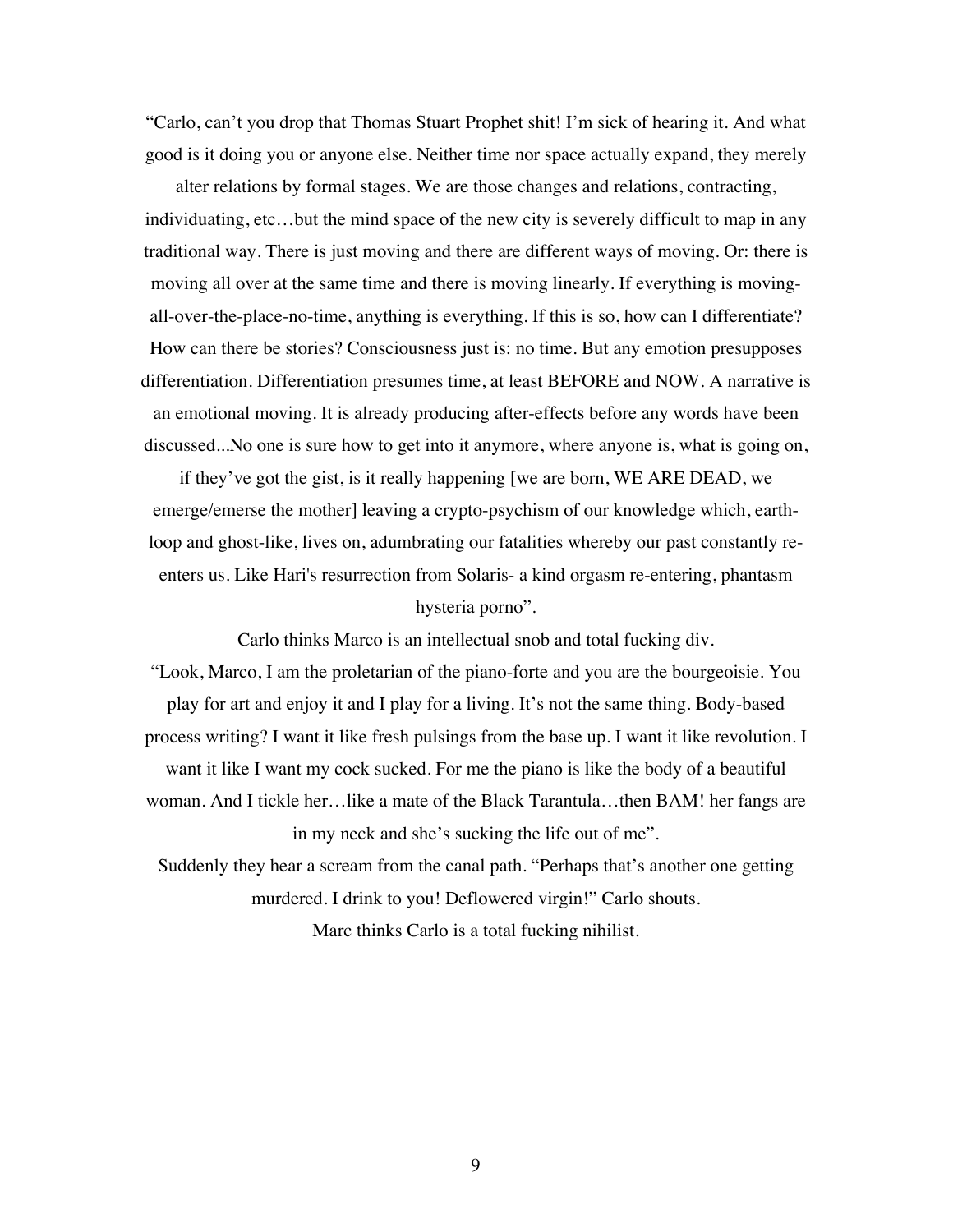

Time unfolds determinations, but nothing really happens, exactly as it is possible to calculate all the positions of the pendulum from its initial position without the actual fall of the pendulum adding any new information. The same is true of this rotting text…(rotting being produced granularity) if development is understood as the unfolding of potentialities, a problem, as is well known, that Piaget tackled twice in the growth of molluscs and of child intelligence. (?)



Marc is telling the police officers what he saw when he came into the victims apartment. There were deranged paintings lining the wall.

One of them seems to be missing.

"Have you changed anything? he asks the police officer.

"Are you crazy?"

"No, I just had an impression. There were some crude figures on a stage. Some crazy

writing. It's probably nothing".

"What were you doing at the time of the murder?"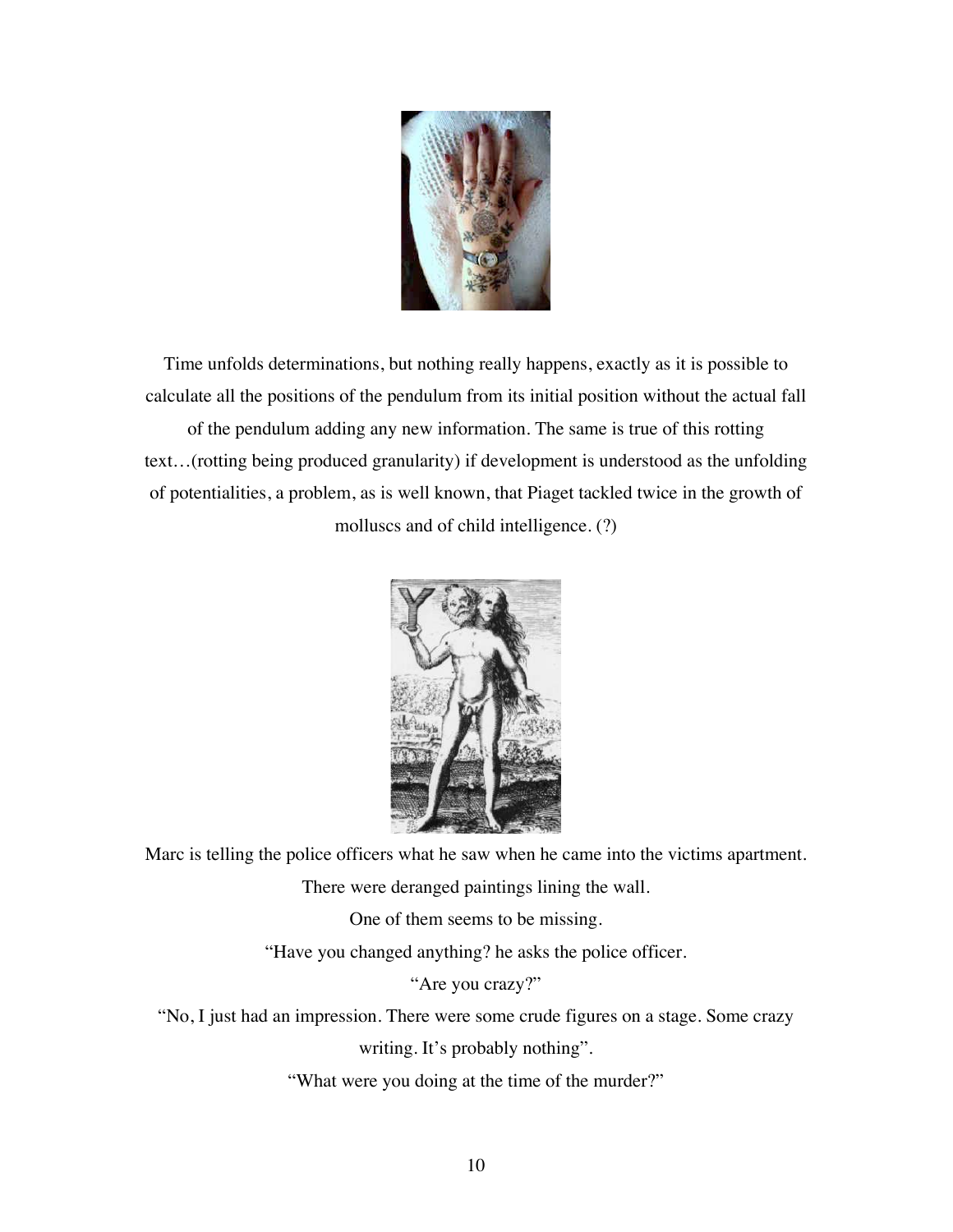"I was in the waiting room of the museum library. A teenage girl with red-hair was sitting next to me. She asked me what I was researching. "I'm doing some stuff on The Name of the Father and The Mother's Law," I tell her. "Oh really", she says, "That's great. So you're just researching your family then. I didn't know you could do that sort of thing here". But there was something else. What was it?

[Whether it…recovering remembrance…where to begin…the choice will determine the development of the story…so it's the initial choice that becomes imperative…I probably made a mistake already by telling him this…should have gone straight into the gallery…but which picture…. the last one I remember?...the most memorable?…] There was a green picture composed directly onto the wall of the gallery, a collage in a room full of works painted directly on to the wall.... I was going to have to give a talk about something…couldn't remember what…two lectures to give in two days, three articles to write before next week… someone complimented me on giving a lecture at such a prestigious institution…what lecture? Something about Women in Art and Popular Culture, tomorrow, in the main gallery. So I had to get on with that…but that day I had to give a lecture to my students. I thought maybe I could use that time to develop the lecture…but I was supposed to be talking about something else. What was it? I couldn't remember. So I'll talk about the difficulty of remembering things when your spread too wide on the margins of artworld".

" Maybe you don't understand the importance of what you saw. Sometimes what you see and what you imagine get mixed up in your memory like a cocktail".

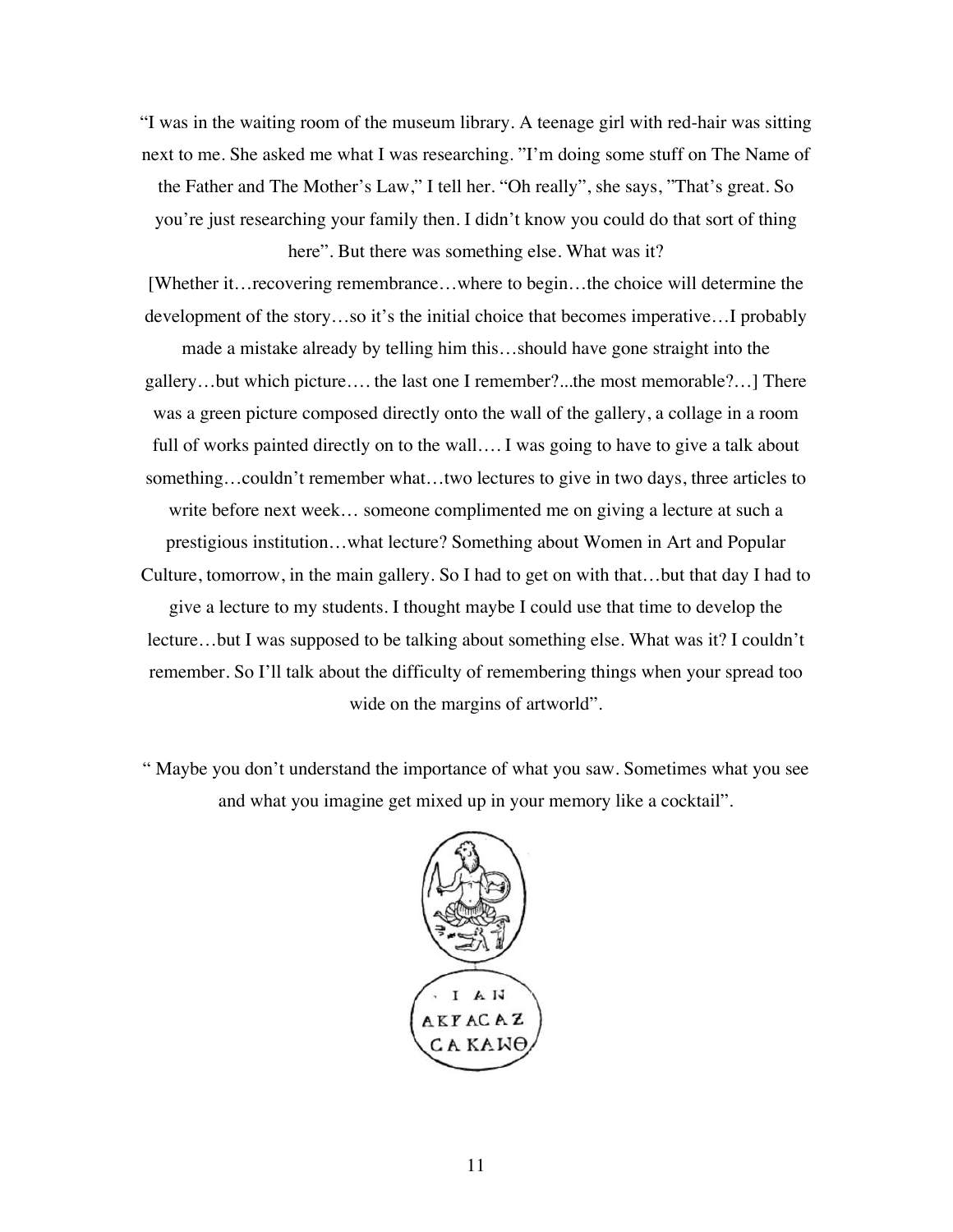# (CUNTS JUST WANT TO BE CUNTS)

Marc meets Carlo in the Psychic Brothel after the police interview: "I remember the whole thing differently now. It seemed a more expressive-cathartic thing than William

Burroughs or Brion Gysin, almost like a despairing exercise in the futility of psychotherapy, experimental writing and the avant-garde to have any recuperative or transformative power. It was a writing of irrepressible powerlessness. All the S&M fantasy games suggested post-transgressive libidinal burn-out, you know, the failure of these creative-life modes to effectively counter the nullifying-robotizing power of *The Empire of the Senseless*. At about that time I dreamed I was cycling home through Hyde Park and I had a vision. It was 1994. The Spanner case was in full swing and the Ritual

Satanic Abuse Panic was making prime time news. I saw plumes of smoke in the distance. As I got closer I could see that the city was in flames. Apocalyptic rioting had begun and the city was slowly being raised from the core outwards in a slow wave of total animal night violence. On the outer fringes, before me, a large group of leather clad

S & M'rs were joined in a mass ritual. I asked them what they were doing. "We are preparing to channel the coming wave of human brutality - the dark night without hope

– into a benign consensual form of sexual subordination and domination".

"I don't think that's going to work", I said, and cycled off into the city".

## *Being in prison is being a cunt. Having any sex in the world is having to have sex with capitalism. What can Janey and Genet do?*

Kathy is very ambivalent about S & M. She enjoys it a lot. She loves to parade her bruises to the middle class scum at the gym. But she also believes  $S \& M$  is a product of American Capitalism. Descartes, she claims, ruined France. S & M is a product of the split between mind and body. Kathy is confused. She doesn't know how to be in love. She wants to take this  $S \& M$  capitalist robot sickness to end of the night.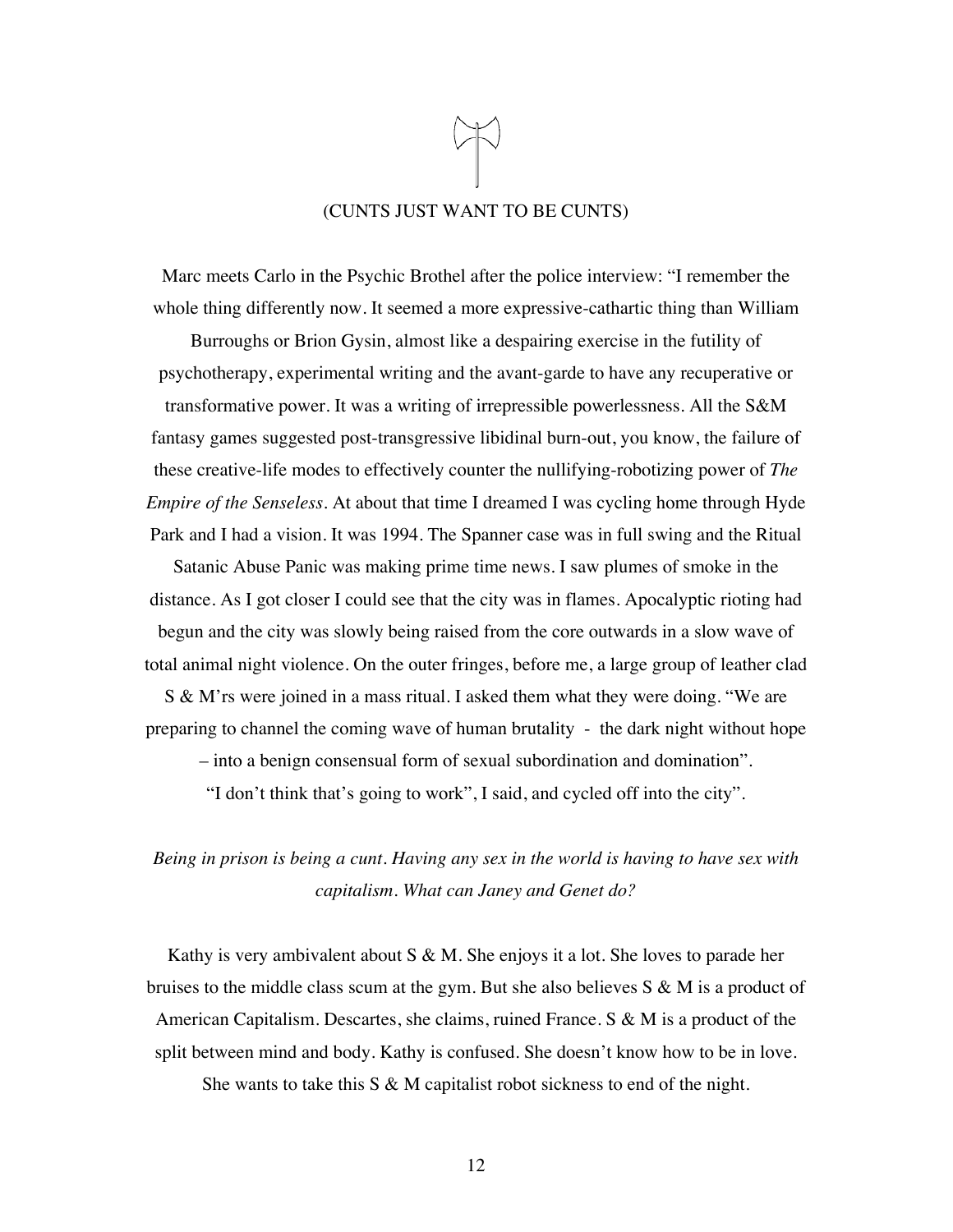'Once upon a time there was a materialistic society one of the results of this materialism was a 'sexual revolution'. Since the materialistic society had succeeded in separating sex from every possible feeling, all you girls can now go spread your legs as much as you want ' cause it's sooo easy to fuck it's sooo easy to be a robot it's sooo easy not to feel. Sex in America is S & M. This is the glorification of S & M and slavery and prison' (KA)

K writes from a politics grounded in the sexualized and gendered body, from Artaud's b/w/o up-down, she seeks a writing-voice- (anti)-form that is pre-political/postpolitical/anti-oedipal as a challenge to the normative-sexual-political world of capitalist and patriarchal domination. But can there be such a thing as libidinal autonomy? How to outmanoeuvre the spectacular bio-social programming of the sexed body-subject.

By the time of BLOOD AND GUTS the literary text had come to be understood as an analogue of the social structure and the power relations that maintained it. To fuck up the conventional structure of the novel, to transgress writing conventions and to plunder, parody and abuse the cannon were acts of literary rebellion. Writing had to be HARD to read, but not necessarily hard to understand ("I never understood a word of Lacan" - K). BLOOD AND GUTS is an exemplary case of post-structuralist literature. It is writing

that knows about the interrelation of literary structure and social structure, of the relationship between elements in language and their relations in society. It knows that POWER and LANGUAGE are inextricably bound, and that this bind is a kind of WAR.

It is a SEX WAR.

**'Mr Fuckface**: You see, we own the language. Language must be used clearly and precisely to reveal our universe.

**Mr. Blowjob**: Those rebels are never clear What they say doesn't make sense. **Mr Fuckface**: It even goes against all the religions to tamper with the sacred languages. **Mr Blowjob**: Without language the only people the rebels can kill are themselves.'(KA)

13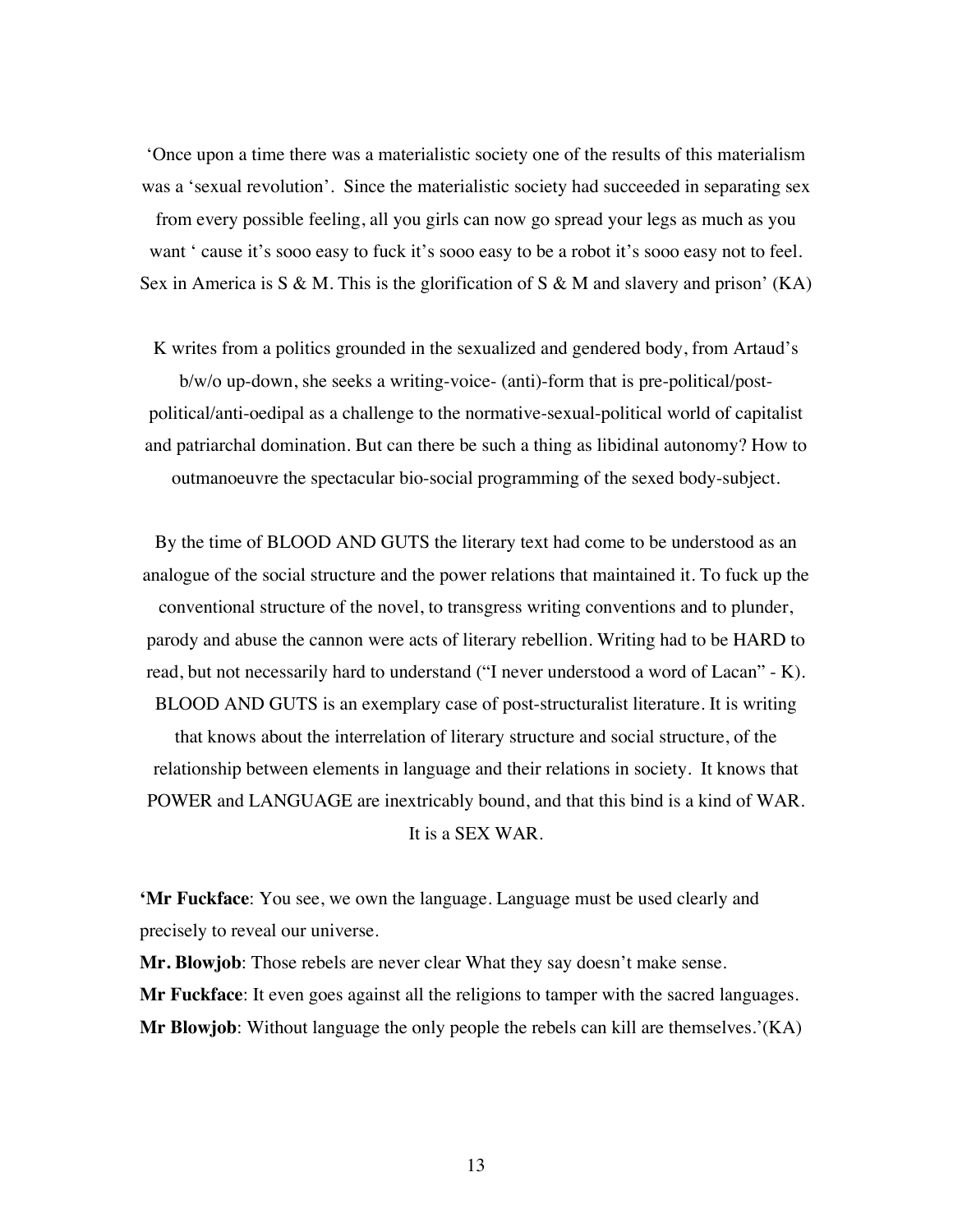K's confusion about  $S \& M$  is mirrored in the conflict between a demand for precision in writing and the refusal of sense. K wants to state it is exactly as she can. There is no contradiction. One can be precisely contrary. The precision is in the language, in the statements, not in their logic or reason. Wresting language from its masters – Daly. Taking the language back. Stealing it and perverting it. Fucking it out of shape. But how do you fuck the master signifier out of shape? Desire is the complex plane of impulse and articulation upon which social and cultural systems are constructed, negotiated, fought.

> Each of us must use writing to do exactly what we want Every mirror is set against the edges of blades We are sharpening the blades of defiant revolt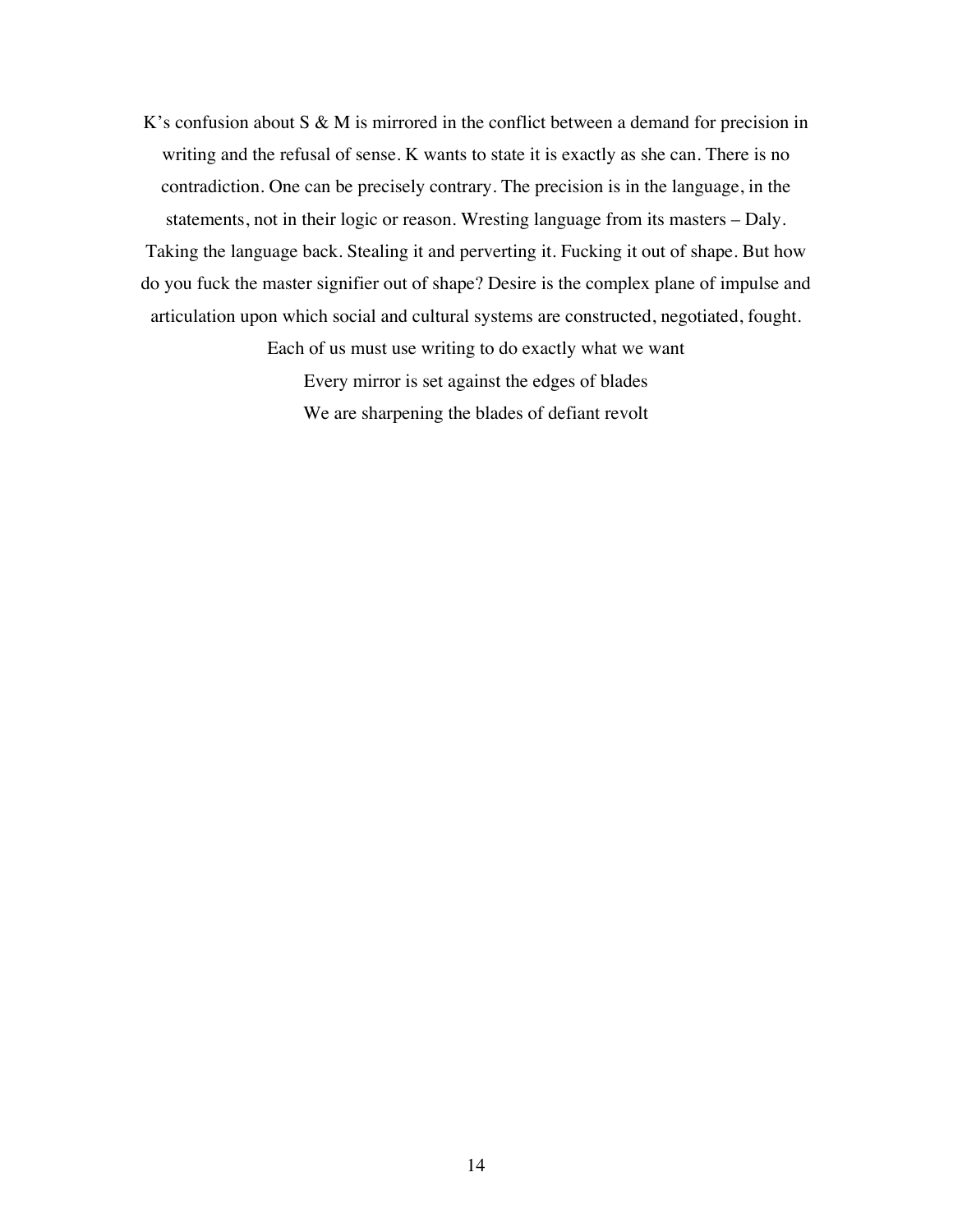#### Cloned Pet to Fresh X

Marc goes to see Carlo. Carlo's mother answers the door. Once she was an actress, a famous one. But now she's a haggard lush. She shows Marc her photographs. But Marc isn't interested. "Where's Carlo? I need to see him". "I suspect he'll be with his 'friend' she says. "Sit down Relax a little and tell me what you've been doing". The mother strokes her hand across Marc's thigh. Marc shudders. "I hear you witnessed a murder. Is that true?".

"Yes. I mean no. I mean I can't remember exactly". "Tell me about it". "Well, I was in this classroom, high up in a building which looked over the city. It was London but it was some future Blade Runner London, LA-style future-noir, at night. Here and there orange and blue flares were burning. The room was high-tech modern with rows of tables around which a dozen or so students were sitting. I must have got myself roped into one of these museum-education programs. I look out of the window…what am I talking about?…I can't remember. I must have begun to say something…I must have been talking about something. I had a picture in my head…a big drawing-diagram thing, on paper.

Something about machines, functionality [EVERY POSITION OF DESIRE, NO

MATTER HOW SMALL, IS CAPABLE OF PUTTING TO QUESTION THE ESTABLISHED ORDER OF A SOCIETY; NOT THAT DESIRE IS ASOCIAL; ON THE CONTRARY. BUT IT IS EXPLOSIVE; THERE IS NO DESIRING-MACHINE CAPABLE OF BEING ASSEMBLED WITHOUT DEMOLISHING ENTIRE SOCIAL SECTIONS'] I was going to say something about the depoliticization of structuralism in the Anglo-Saxon world in the 90's, how its techniques became 'methods for applauding the society and social values of American postindustrialilization'. At one point I made a

stupid mistake'. 'I' - the fucking lecturer - spoke of an important idea as if it was an obvious-trivial, throwaway thing. I denigrated the idea with the tone my voice. Did the very thing I'm claiming to criticize. The cheap and stupid trick of a prick. But I can't even remember what the idea is. A boy with cropped-bleach blond hair responds as if to

 $\bigoplus$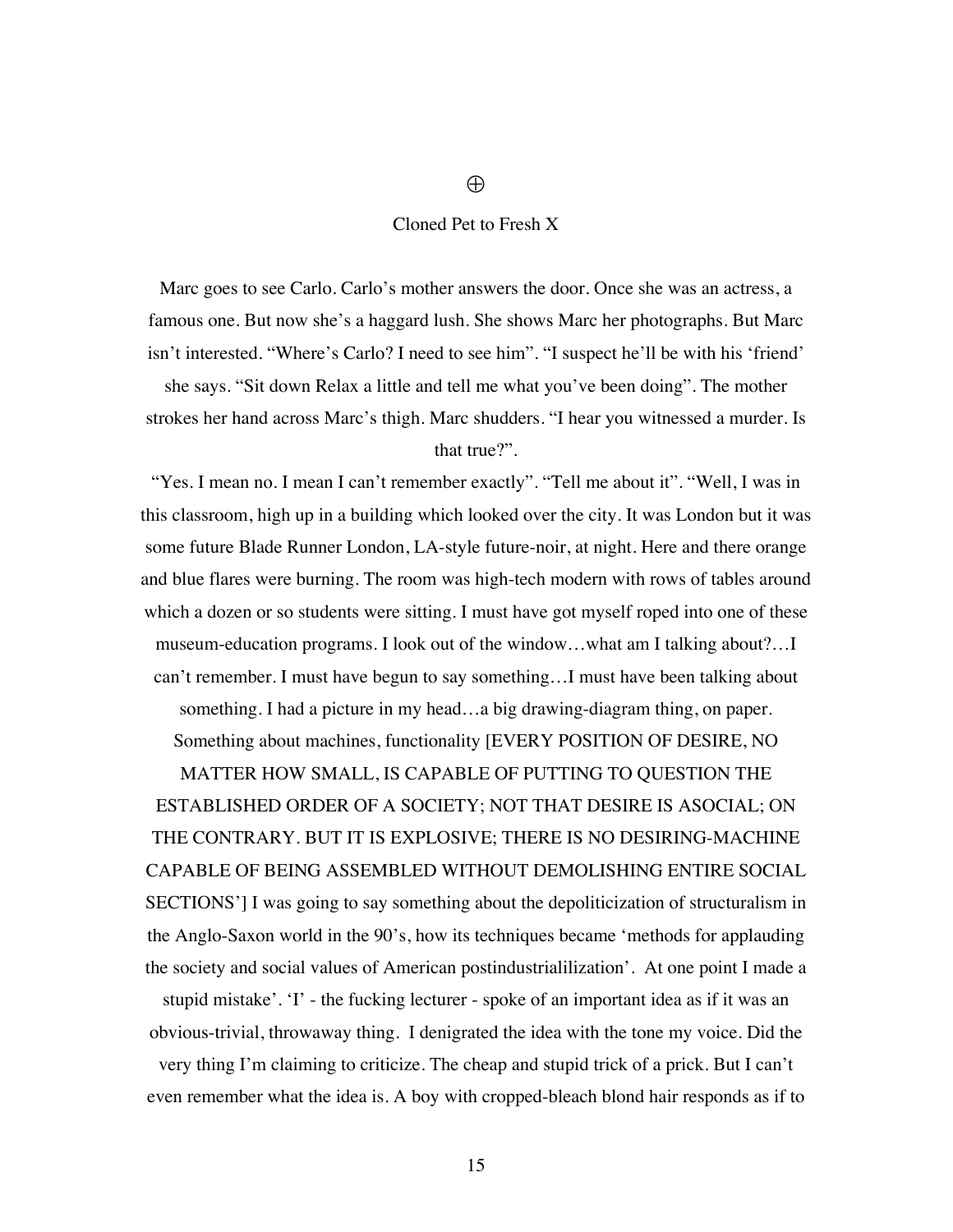say…"well, if you don't think it's important why should we". He looks like a younger version of the guy who gets his face pulped in *Fight Club*. I know his kind. I get angry…I'm spilling over…Can't remember what I said. I was angry. I wasn't thinking. Told him if he didn't want to be here then he should leave. He shrugged obstinately. Your problem mate. " Get out!" I tell him "NOW! I mean it. LEAVE! In fact ALL OF YOU.

GET OUT! NOW!" By the time they're all filing through the door I'm screaming expletives. One of my 'colleagues' comes out of a room to the left. He seems understanding. They sometimes do. But I know I've blown my cover. Couldn't cope anymore. Occupational hazard. I'll have to go. News of my 'crack up' will soon get to the authorities. He shouldn't be allowed to teach here if he's screaming and swearing at the students. If he can't cope he should do the sensible thing: cancel class, show them a movie, call in sick. That's all I can remember. Now please, tell me where I can find

#### Carlo".

"Yes of course, of course. But I have to ask why you're so interested in this murder business. You know the killer must be a maniac".

"Well if you must know I think I'm rather attracted to deviant pervert maniacs. I can't help it. I have a morbid fascination for them. And if they're female, well, I go into rapture. You see I believe it is valid to consider women as possessing a much greater capacity of experiencing their own bodies than men do. This means the existence, in the female sex, of a highly developed corporeal consciousness, with a greater and stronger mind-body interaction. This fact is of great importance for creative, artistic and revolting

practices because it predisposes women to an intense projection of psychological conflicts on their sexual organs and correlated areas. From the psycho-sexual point of view, it also accounts for the very accentuated self-erotic and narcissistic feature of female sexuality, resulting on the fact that many women have, to a considerable extent, their own bodies as sexual objects for themselves. This gives rise, in the female sex, to a

kind of eroticism endowed with a somewhat "centripetal" nature, of which women themselves are the "center."'

"Fascinating! I must say Marc, all this talk of maniacs and bloody murder has got me rather ... well... rather ... ready. Are YOU ready Marc? Are you ready to KNOW?"

16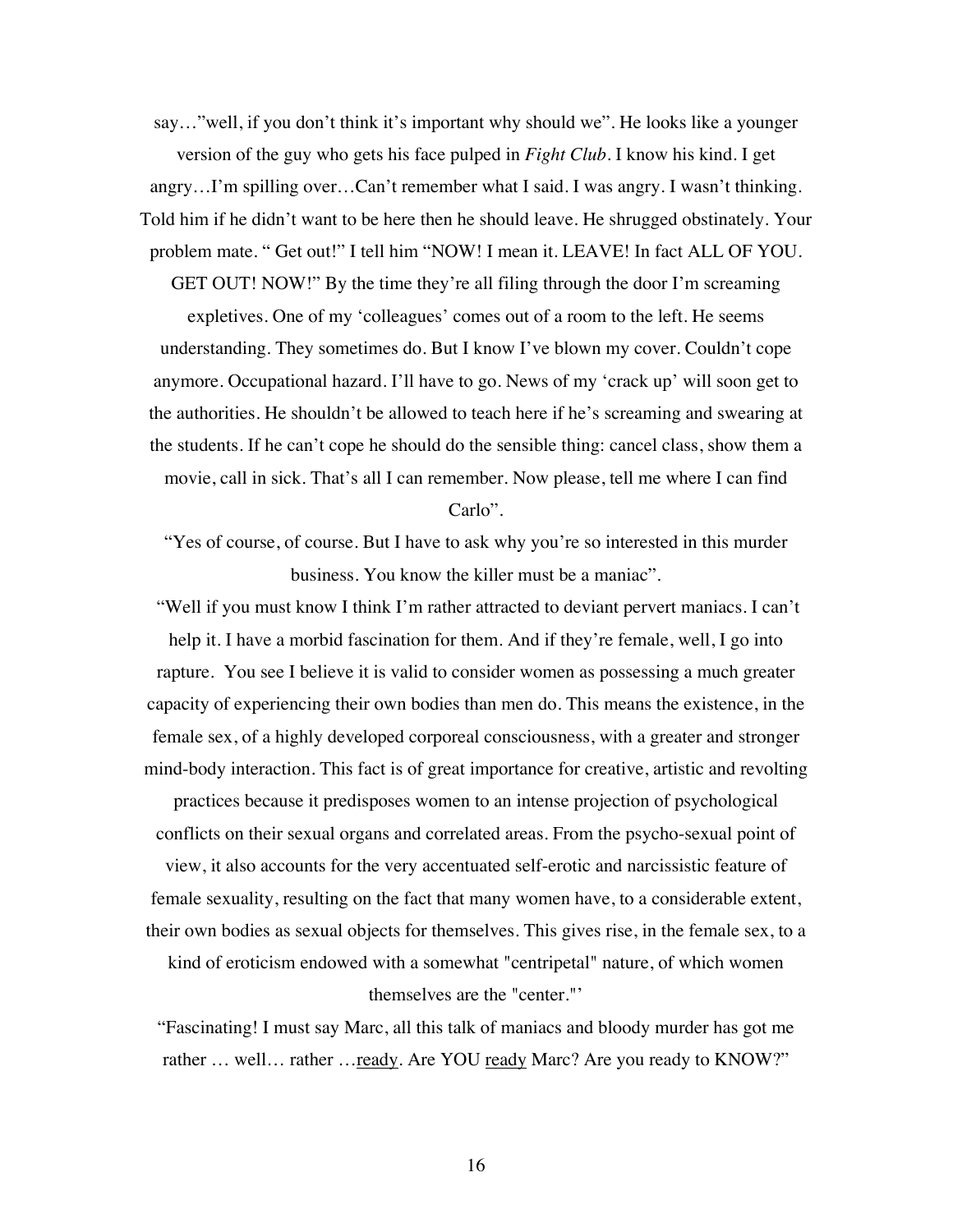She stares into his eyes and clutches his hands inside hers. Close up of her long black nails digging into his skin.

Marc shakes his hands free and jumps up. "Look, I really need to get going. PLEASE! Now where is Carlo?"

"Of course, of course. I'll tell you. But I have just one last question. Why did YOU become a pianist?"

Marc stares blankly out of the apartment window.

"My psychoanalyst says it was because subconsciously I was still in Westbourne Park, I hated my father, the art lad thing was getting big, floating over the canal. I'd been reading a lot of Burroughs, practicing meditation, various experimental writing techniques.

Pressing the keys was like smashing my father's teeth in".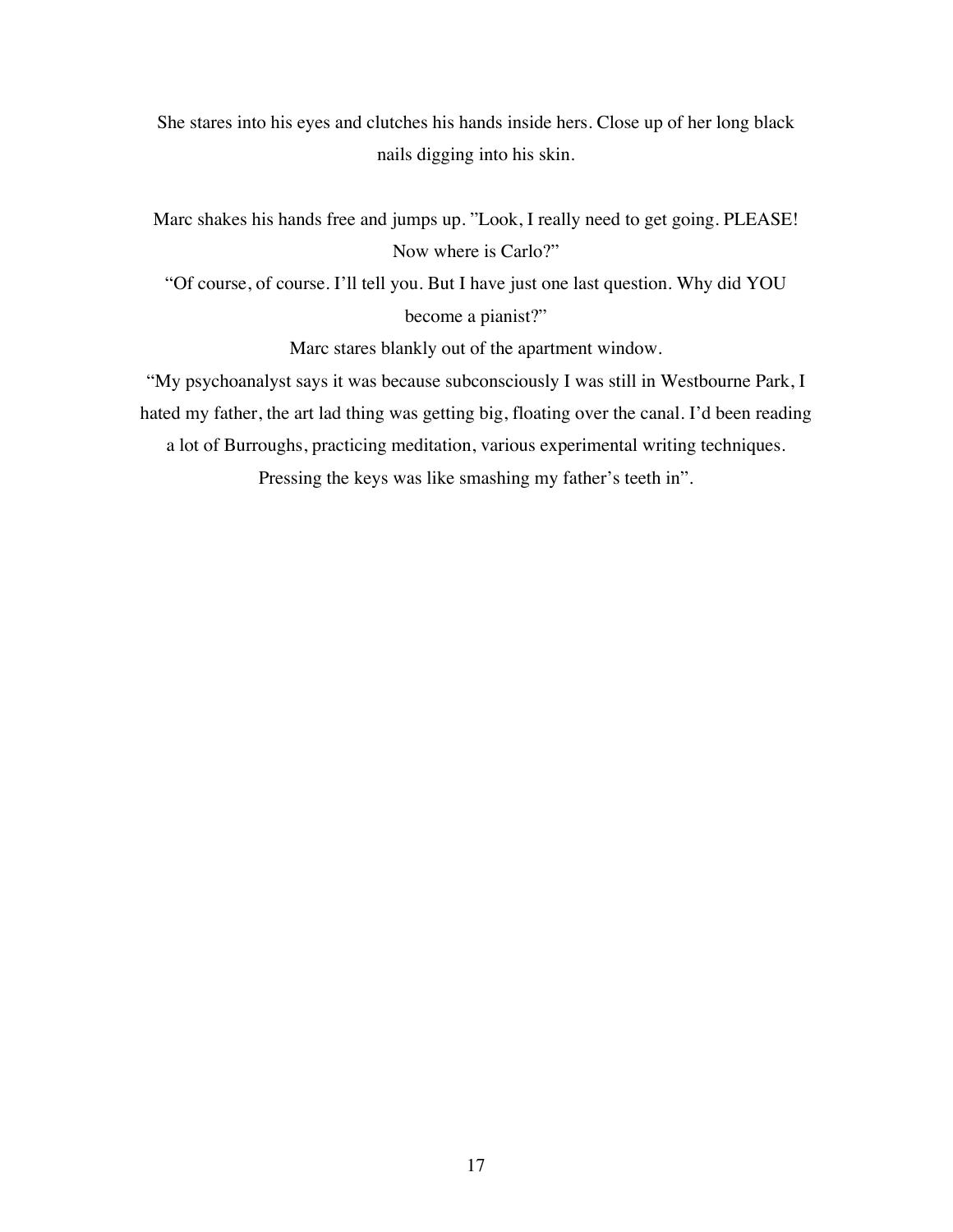

# $\forall$ HEART BEATEN

Marc is back at his family home with his new lover Gianna Brezzi (press photographer) Carlo, and Carlo's girl-boy friend Massimo. They are leafing through a pile of old porno mags that have been in the house for years. Except some aren't really porno. One is a copy of *Easyrider*. Others are *Playboy*s. Carlo asks Marc how to make papier-mâché eggs. He wants to decorate them with porn. Marc suggests they go to the flea market in the morning to buy a load of old porn and then they can all make eggs together.

Marc finds a folder of manga-style porno-comic strips, high contrast black and white ink drawings of spread thighs, sheer black hypergash fucking. They are the original artworks, sticky to the touch. There are more drawings in the folder. Expressive wax crayon and coloured pencil drawings on black sugar paper. Grotesque pink bodies paraded on empty stages with crude captions scrawled underneath:

*My disease is forever. I know no comfort.*

*I'm too bruised and I'm scared. At this point in The Scarlet Letter and in my life politics don't disappear but take place inside my body.*

*All of her WANTS to get away, but her body isn't obeying her mind. Like she feels she's caught in quicksand so her body is in quicksand.*

*Nightmare: her body mirrors/becomes her father's desire. This is the nightmare*.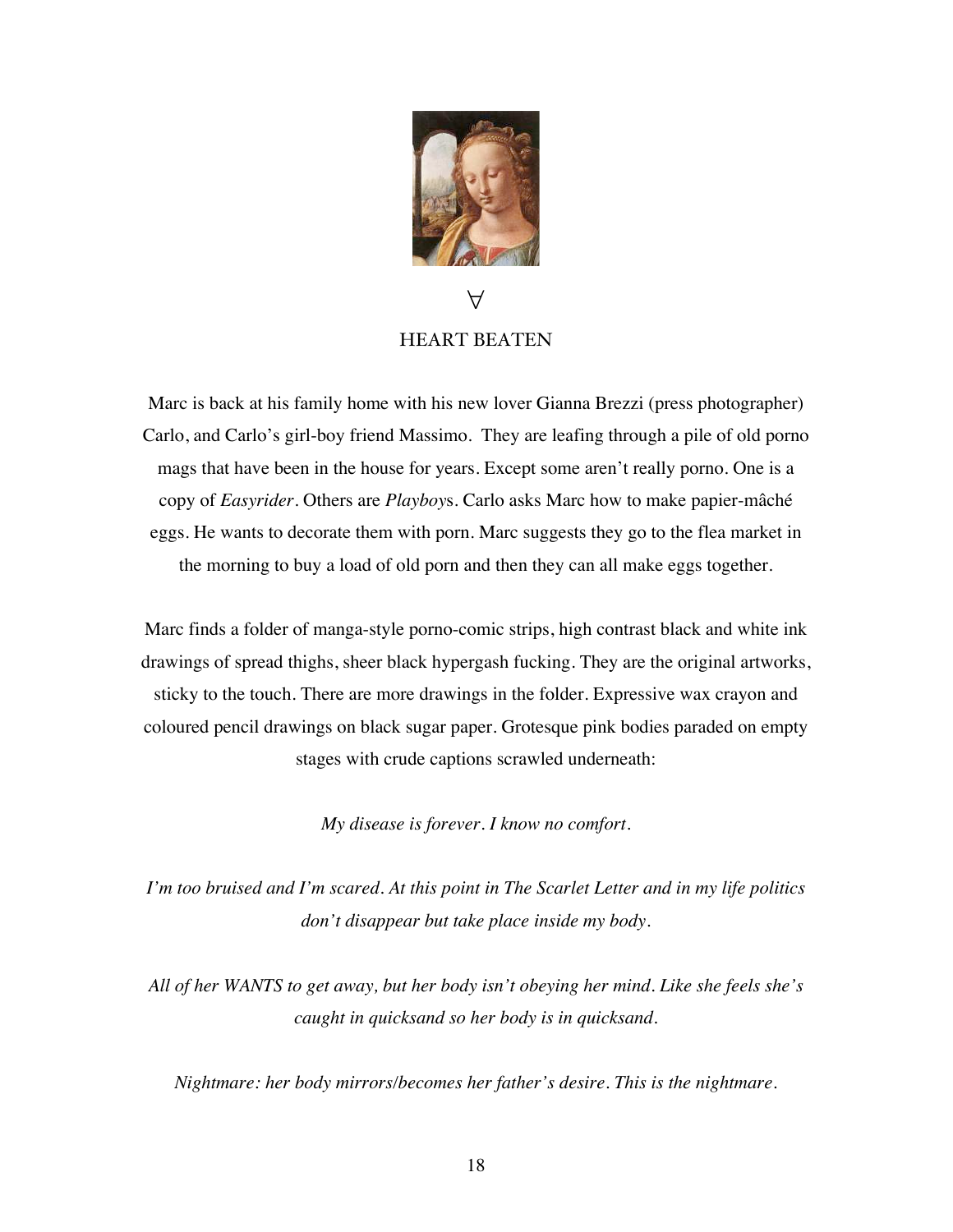*O had to either deny her father's sex and have no father or fuck her father and have a father.*

*This event led O to believe that a man would love her only if she did something she didn't want to do.*

*I do everything for sexual love.*

*WHEN I DIE, I'll die because you'll know THAT YOU CAUSED ME TO DIE and you'll be responsible.*

*I'm teaching you by killing myself*

They appear to be images of recovered sexual trauma memories. Marc realise he is looking at a collection of art therapy documents. They must belong to someone who lives here. He feels bad that he is treating them like porn. Gianna starts to tell them about the San Francisco sex therapy yoga scene.

Marc finds a letter in the folder. The writing is faded. The only name that can be deciphered is the town: Burley-in-Wharfdale. He begins to read the letter.

*Dear Helga,*

*How fast it happens. You have probably not landed yet in Rome and already I am grieving your not being here. I do hope your presentation went well at the conference. I hope you don't mind my writing to you like this but I don't know what else to do. I was walking through London Fields just now feeling very sad, thinking about all the loss, the impossibility of it all and I saw a figure in the distance. Suddenly I wanted it to be you. For an instant my spirit lifted at the thought of your solid, real, presence being that other person. I needed that figure to be filled with you. It's too cliché, I know. But the speed of*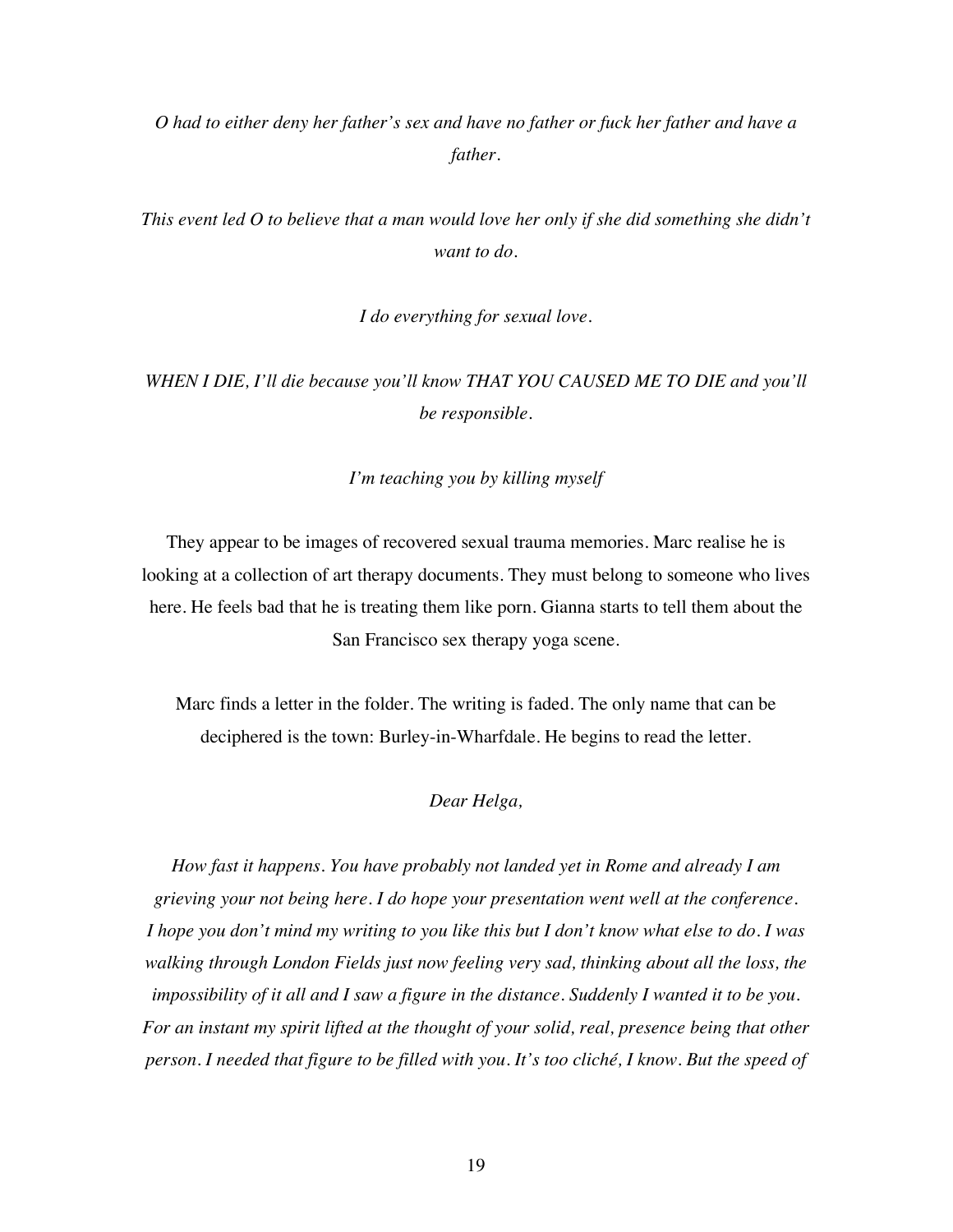*it. No sooner have you gone than the value of your presence makes itself so intimately and deeply felt. Everyone now is a stranger.*

*I am closer now to a universal terror than I think I have ever been. But it is not a crippling, delirious terror. It's too absolute for that. And it relates directly to those things which cannot be said precisely to those we love the most, precisely because precision is the sharpening of the blade which equals their extinction.*

*I have to write towards the one whose singularity is extinguished by this act. It is like the space of the sacrifice where the singular is extinguished in the name of the general.*

*The space of the name of the general. Do you remember when we spoke about wounds on the bus Dolenski Toplice, that first summer? I was preoccupied by the image-idea that had preoccupied PKD until the end of his life: 'The Wound can only be healed by the Spear that made it'. The emotional wounds of one are spears for the other and Love* 

*draws us to the deepest part of the wound. You wanted me to tell you everything I felt. I knew that to do so would mean piercing you mortally.*

*A grotesque image worthy of that fiend Bataille came to mind. All our lovers are ultimately skewered on the same stake.*

*I made a drawing: on the left the spectral form, the empty space of the other, the empty form waiting to be filled by a real being. This is the Named Space of the Lover. It is the* 

*form waiting to be filled. On the right is the space of the real, individuated being. To become the lover is to pass from the right to the left. To become proto-ghost. To be staked in advance of death.*

*Between them is a cleft.*

*Love Always*

*K*

*PS. Do you remember The Projectionist's Theory of Possession?*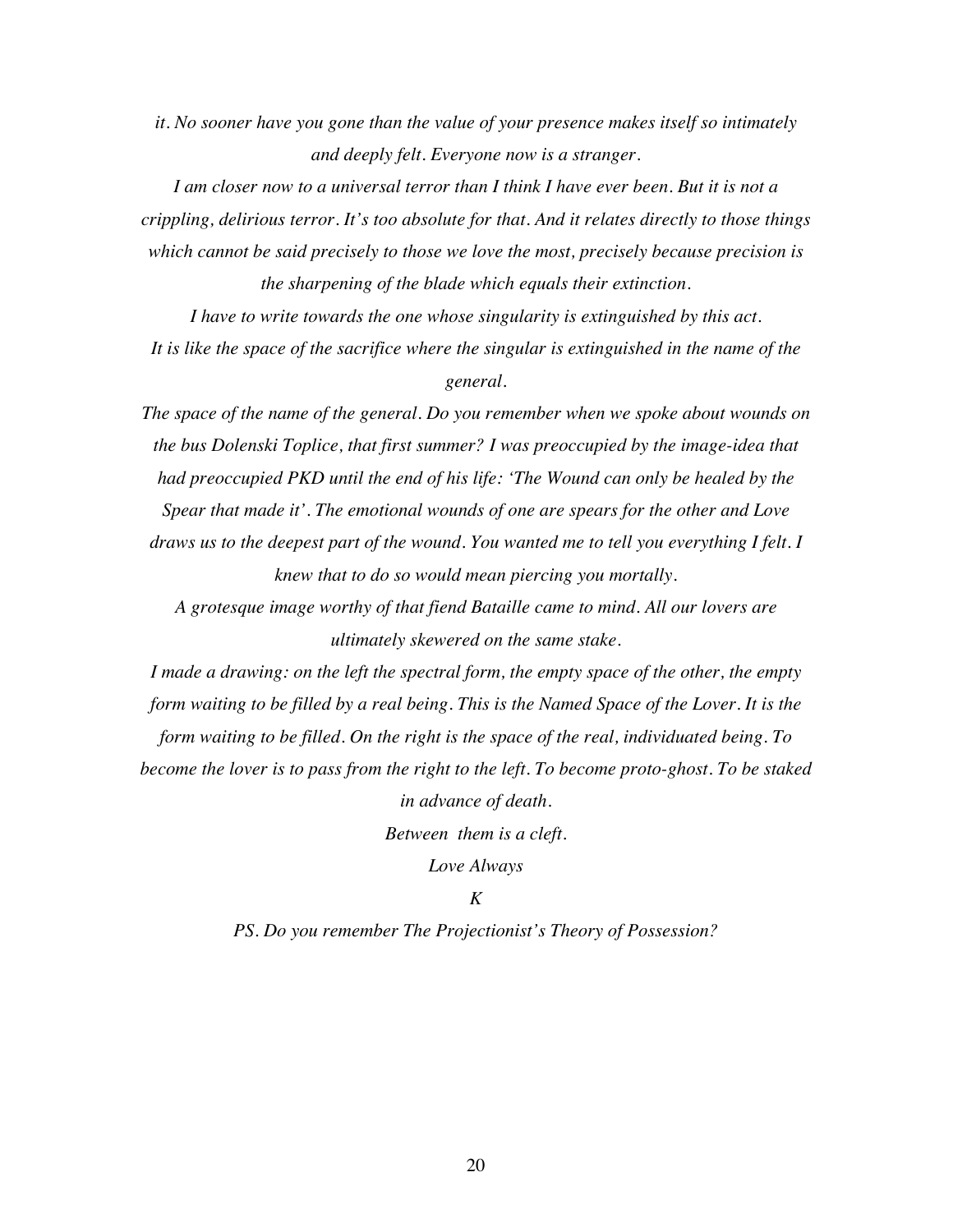Right then Marc's mother arrives. Gianna quickly hides the porno mags. His mother can sense they're not acting normally. And Marc can sense she isn't acting normally either. She is drunk. As usual. But there's something different about her drunkenness this time.

And Marc wants to know what it is. The atmosphere is heavy with trepidation.

Marc leaves Gianna in the room with his mother. He wants her to experience this directly, wants her to know what it's like.

A while later Gianna comes into the hall. She is looking shocked. Marc stops her. "Do you know what's going on Gianna?"

"Yes, wow, she's pretty fucking crazy. That's intense".

"No. I know. But not that. It's something else Gianna".

"What do you mean?". Marc puts his hands on her shoulders and holds her gently against the banister.

"I mean she's dead".

"What do you mean?" Gianna looks confused.

"I mean she's dead…" Pause.

He can see the fear starting to take over her. He waits for the penny to drop. But if she's dead…Gianna starts to look around…then where are we now…where…I don't like this…I'm scared…I want to cry…Marc holds her steadily…she starts to stagger…

"It's what I've been trying to tell you. I'm sorry it has to be this way. But how else could you know. We have to help her to know she is dead. I've tried this before. It's always

very difficult. And it obviously hasn't worked yet. Will you help me?"

Marc's mother is in the kitchen. It's the same room she was in when she first announced

to the family that she had been diagnosed with cancer. "Mum" Marc says, "You need to

know something". She is waiting calmly, slightly trance-drunk. "I'm sorry but you have

to understand…you're…I'm sorry…but you're…[ image of a dark figure falling backwards through an open window] …you're Dead".

It slowly starts to sink in. She looks so sad, tears fill up her eyes. I move closer to hold her. She stares into the garden.

The garden is in bloom. "I remember you told me when I was a boy that you believed in reincarnation. I never really knew what it meant. But I always thought about carnations.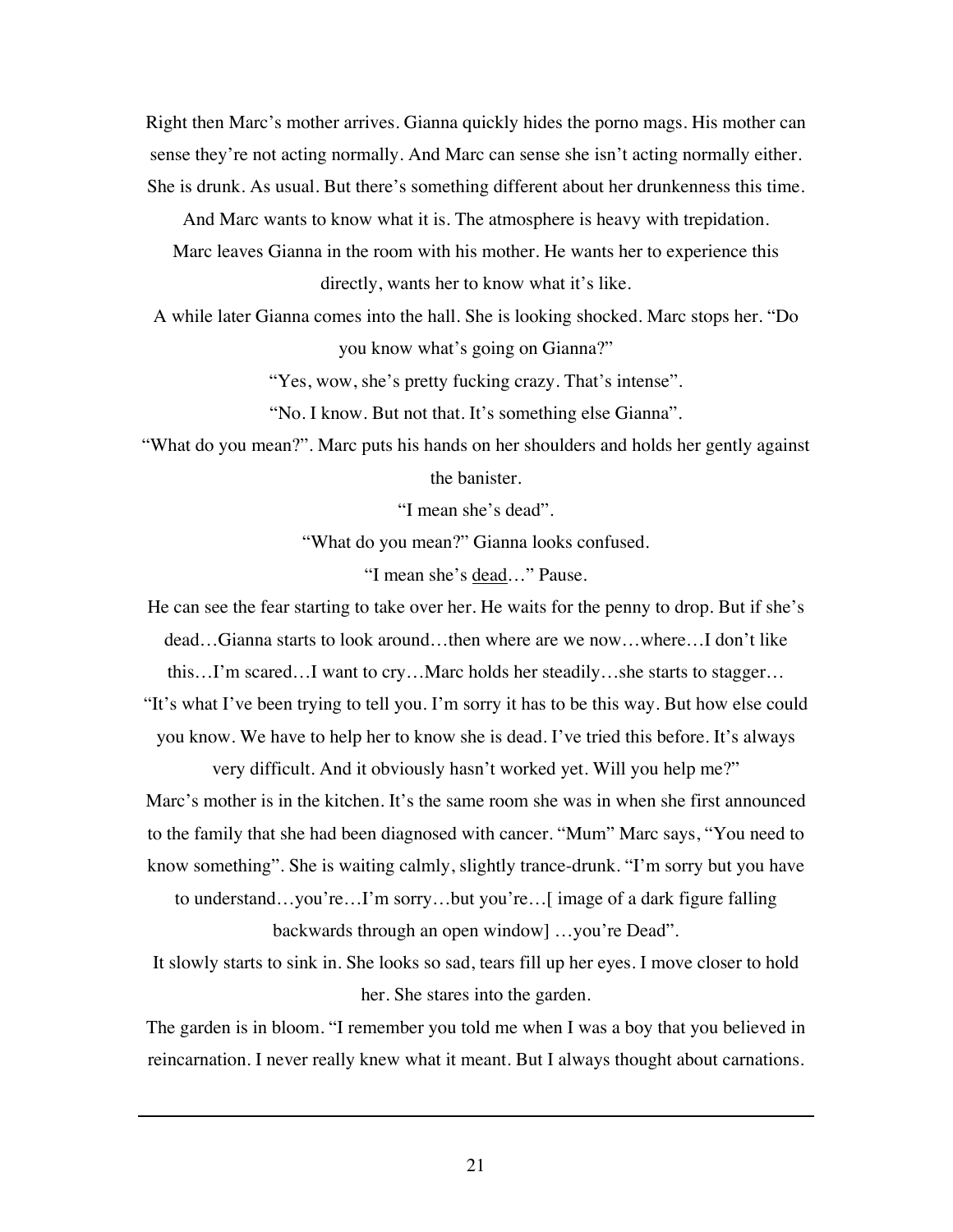Do you still believe?"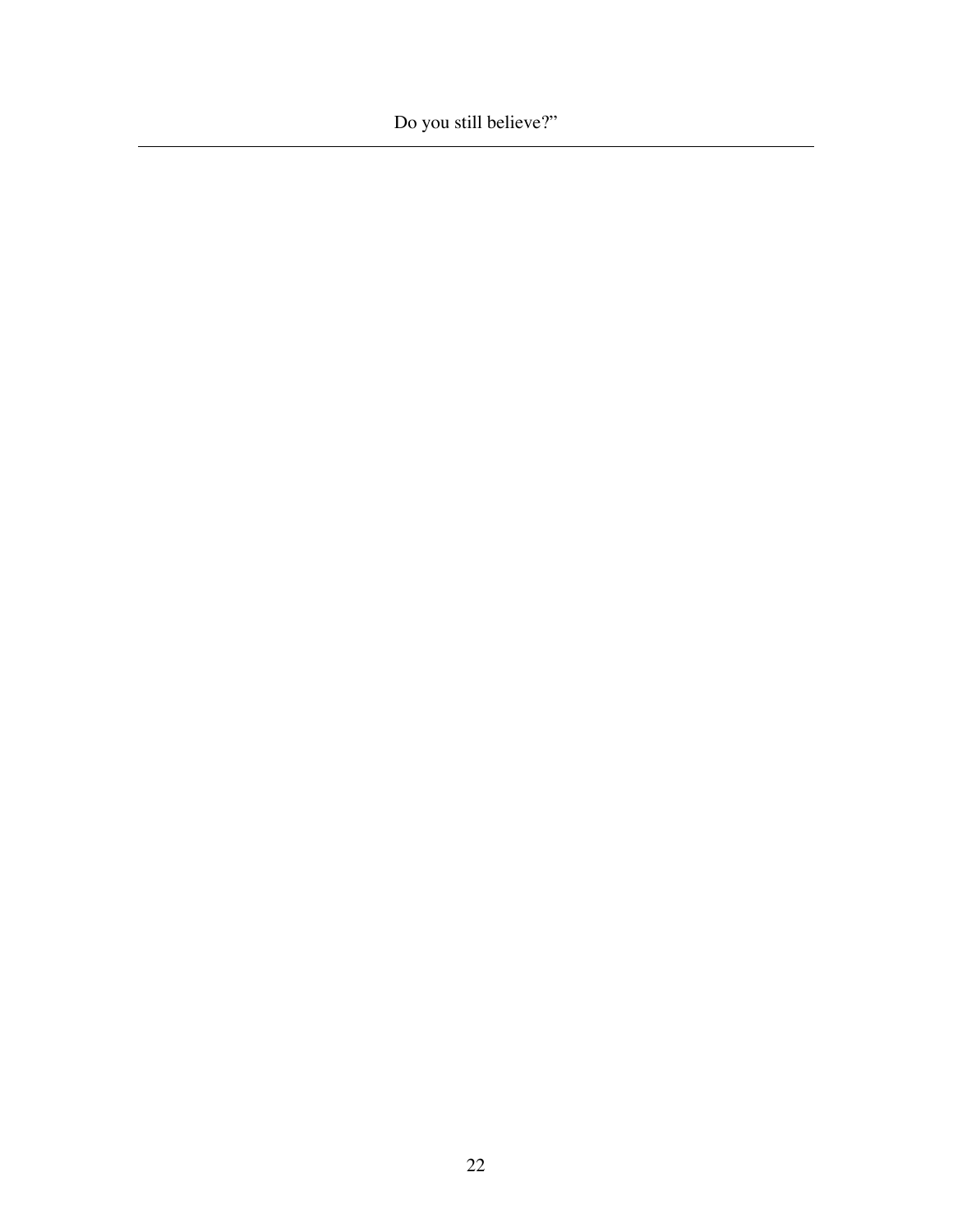## $\Psi$

#### $\Lambda$

The Scarletter

Back in the flat Marc is sitting at his piano. Plaster dust falls from the ceiling on to its surface. Marc doesn't notice. We do. And then the sound of the music box, the nursery song. But it's on a cassette tape, close up on the turning reels.

Marc looks around the room for the sound. When it stops he returns to the piano. Sound of squeaking footsteps on the brightly polished wooden floor. Marc keeps playing but holds a statuette of a crow as a ready weapon. Close up of a bead of sweat trickling down his forehead. He keeps playing, luring the killer towards him. Oddly static shot that telegraphs a hard rubbery gore sequence, flaps of skin being cut open by blades, deep red hearts pumping blood over the torso, red splattering everywhere). Suddenly the phone shiny black lacquer like a polished shoe of ambiguous gender …… …… …… …… [click] "hello?"

"Listen Marc, it's K. I have something very important to tell you. I've got cancer. Cancer is the outward condition of the condition of being screwed up. I am such a total mess, that is: a priori askew to the world/the nature of things/therefore: myself, askew to myself, that I will never live without pain. I can't help but do everything wrong. Every incident reveals this. I'm saying I'm screwed up because I want you to tell me you love me. Having cancer is like having a baby. If you're a woman and you can't have a baby 'cause you're starving poor or 'cause no man wants anything to do with you or 'cause

you're lonely and miserable and frightened and totally insane, you might as well get cancer. You can feel your lump, and you nurse, knowing it will always get bigger. It eats you, and gradually, you learn, as all good mothers learn, to love yourself. The surgeon who took my breast off has no idea what causes cancer. He looked like president Clinton. I guess they're in the same racket."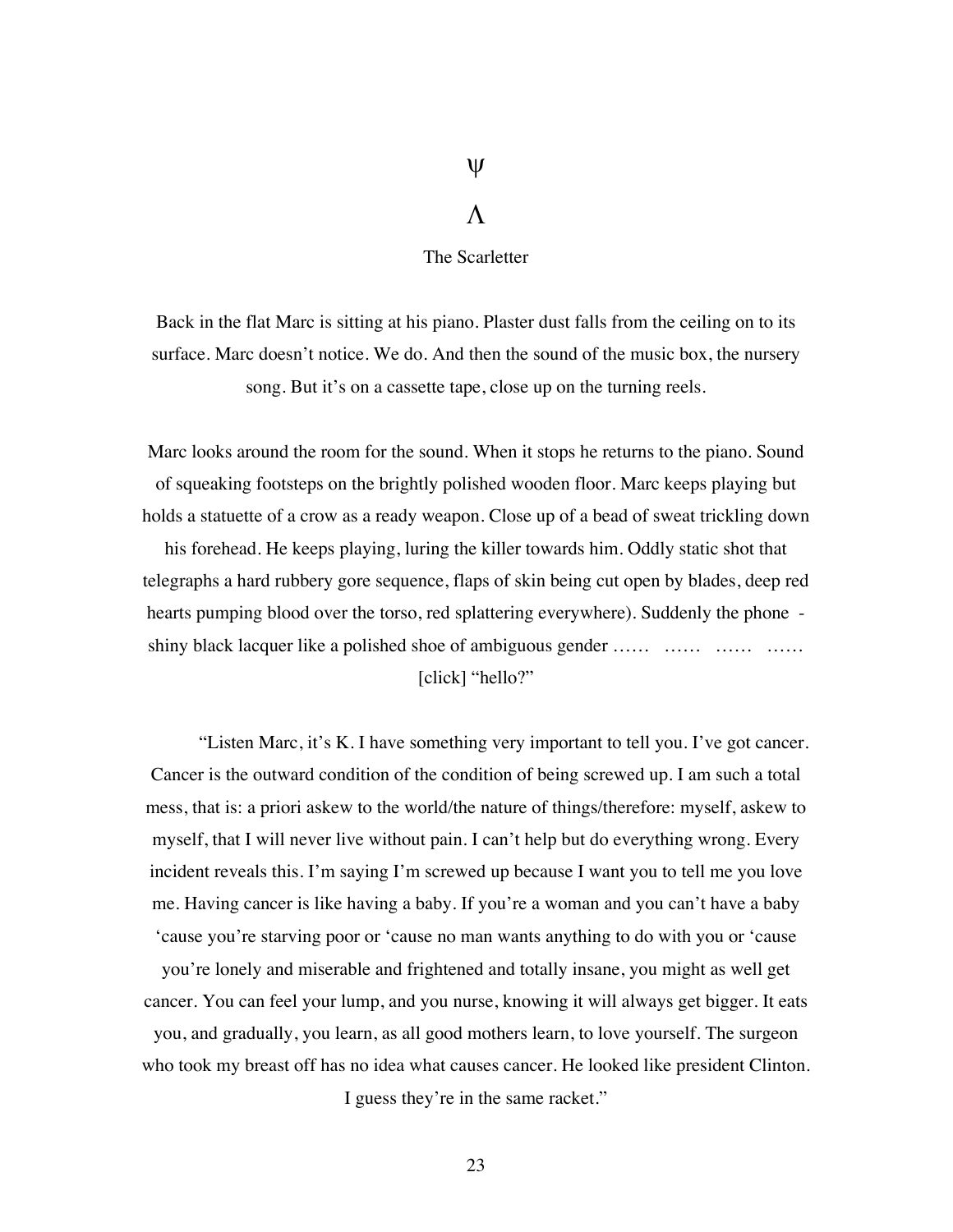From his window Marc sees the killer in a long leather coat, leave the building.

The horrible vicious circle of desire and sexual attraction has neutered Marco. He can't get President Cancer out of his head. To fuck has become like a cancer engine. What makes one cunt more desirable than another? The image of the cunt-carrier? Is it cunts men love or women? The men in BLOOD AND GUTS love beautiful young women for their cunts. If a girl wants love she has to become an image, she has to become a cunt.

'Nothing can touch (hurt) you when you're moving this fast: a perfect image: closed. This' why you're the best whore in the world. You have to make this image harder. While you're a whore, you can love someone. While you're a whore, it's impossible for anyone to love you.' $(K)$ 

"I'm scared Kathy. I don't know how to feel desire anymore. Only fear, fear and hatred." "For every tumour there is a scalpel and a compress" Kathy says. "Memory and Habit are attributes of the time cancer…They are the flying buttresses of the temple raised to commemorate the wisdom of the architect that is also the wisdom of all the sages, from Brahma to Leopardi, the wisdom that consists not in the satisfaction but in the ablation of desire".

Next scene Marc is leaving a store carrying a yellow record - Canzoncine per Bambini – cameratracks-soundtracks, needle in the groove, classical version of nursery tune…camera rotates around needle on the black lacquer. Marc lifts the needle off the vinyl. We are in a room with the paranormalists.

**First paranormalist**: I believe the murderer is a paranoid schizophrenic. Someone who kills with such fury most certainly kills when overcome by a *raptus*.

**Second paranormalist**: I remember having read a book a long time ago, a strange book: "Ghosts of Today and Legends of the Modern Age". I think it was about an abandoned house. Every now and then the neighbours heard singing like this song. The book suggested that a murder had been committed in the house".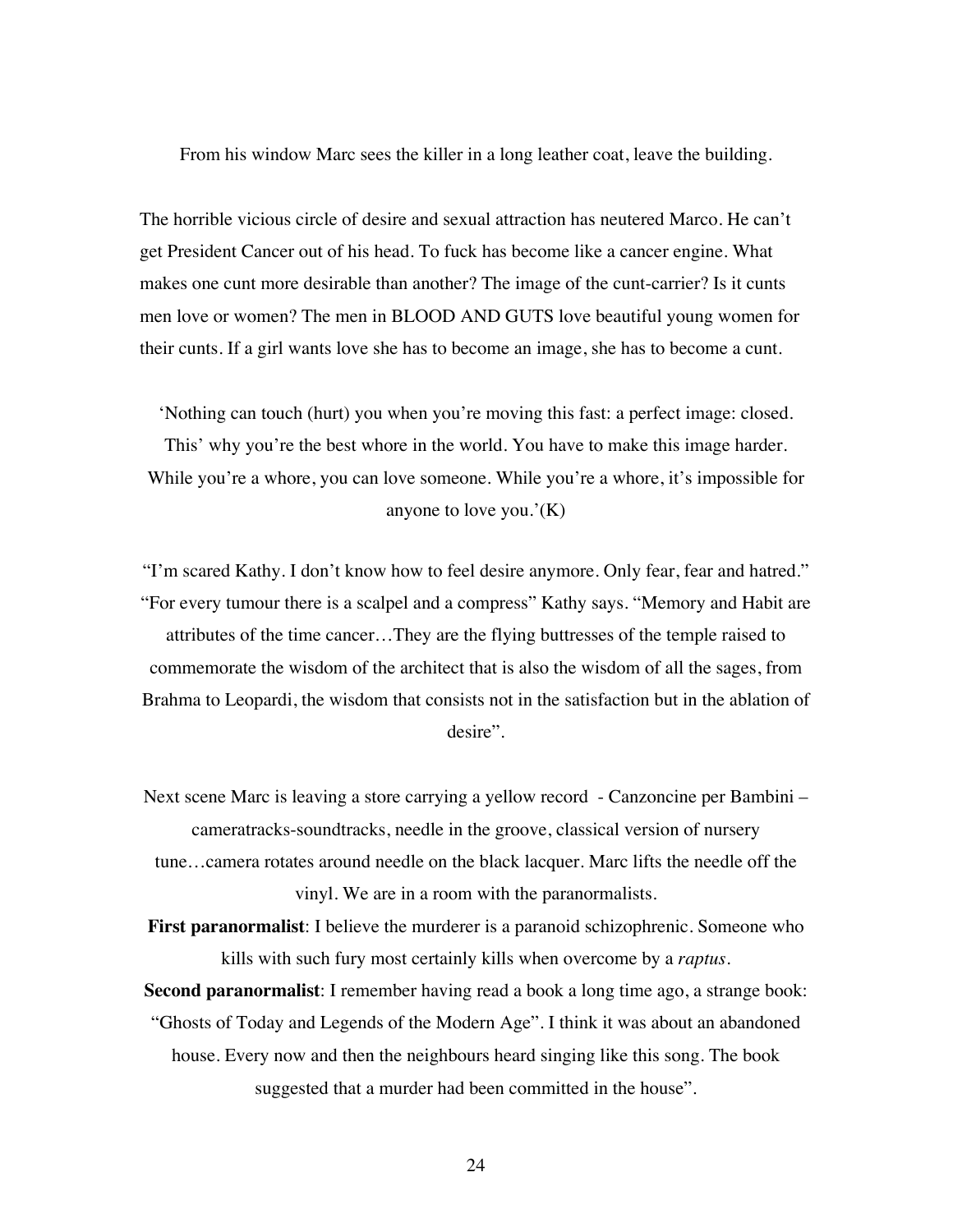**Marc**: Have you got this book?

**Second paranormalist**: No, but I could find it in the library under folklore and popular traditions.

Cut to cover of said book by Amanda Righetti.

Marc rips the picture of a house out of the book. We are in the house The deafening sound of fear…then the sound of the music box…

"La bambina…La Villa…La fantasma en la Villa…" Amanda Righetti slowly realises what is about to happen.

Eyes drop to knitting needles crossed through a ball of magenta wool. She grabs one of the needles. The mina bird screeches towards her and impales itself on the spinster's needle.

Brilliant red blood over jet-black plumage.

(15 minutes to live) spit trickles out of her blood smeared face. Then she is drowned in bath of scalding water. Still not dead. Her face is swollen with burns. She writes her final message in the condensation on the tiles. A cool breeze comes. The letters are disappeared.

Marc finds the house from Amanda Righetti's book. It used to be owned by a German writer called Carl Schwarz but he's dead now.

"And how did he die, this Scwartz", Marc Asks. "An accident. Poor fellow. He fell out of a window, like that Xenie woman".

The first paranormalist visits the house of Amanda Righetti. The steammists the mirror tile spelling out the letters S I A/P I D/ K A

Olga, the caretaker's daughter, is slapped across the face by her father. "Your disgusting.

I told you not to play in the cellars any more". Strong prophetic memorial-sexual suggestion. The demonization of pre-pubescent female sexuality. The sinister absence of the Mother figure. The mystery of the past…the suggestion of the future. The demented patriarch in the empty centre. She whispers to Marc. "I'll show you later what I did to make my father so angry before".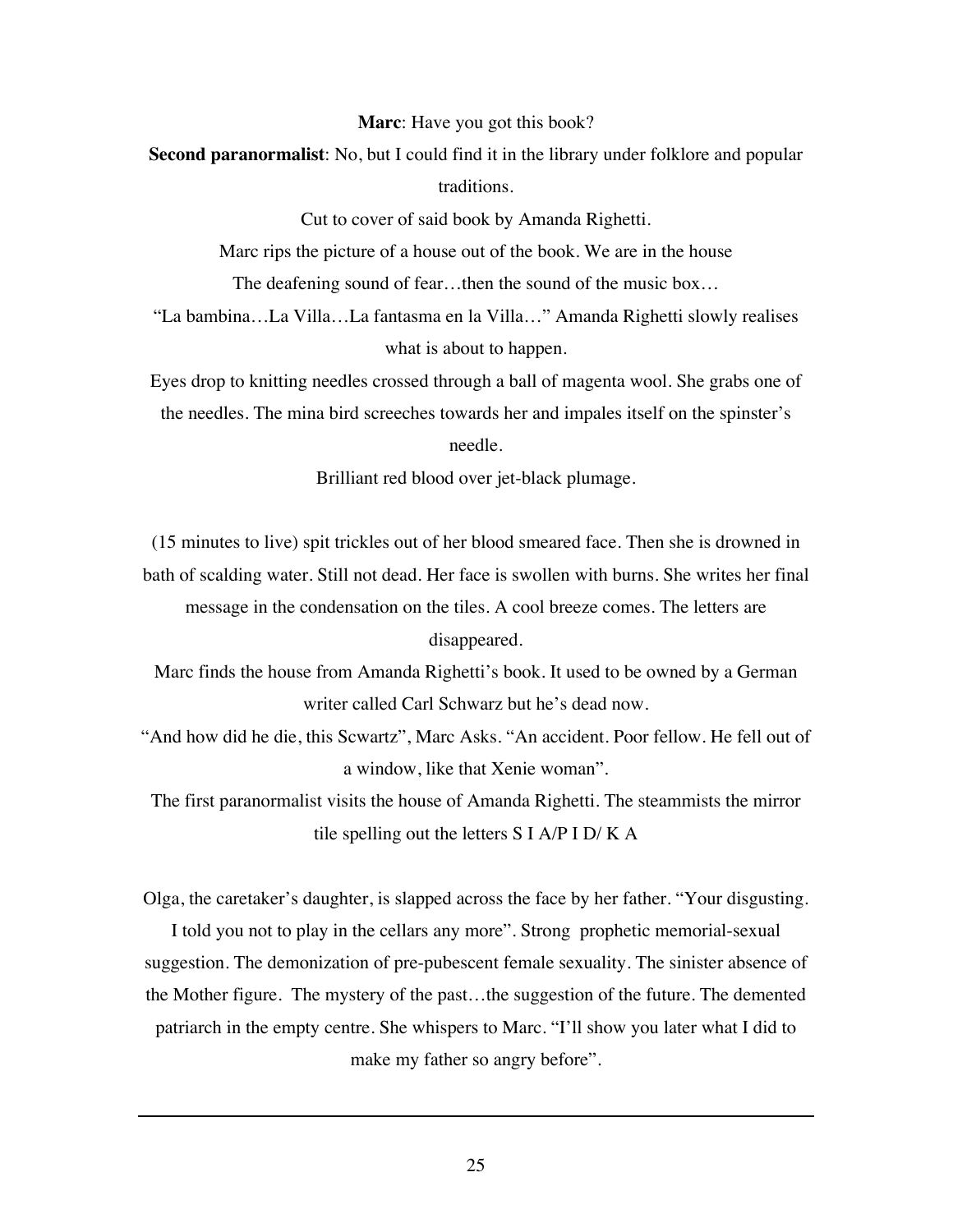Marc Daly is stringing together a meaning thing but the clues have already left the building. How could you find anything other than a rotten corpse at the end of the plot?

The core…remember…the red-haired girl in the library. She knows. Always has. It has to do with the picture, the unreasonable sudden silences. Marc picks away at the plaster. A slash of red. He chips away until the image is in view. A child's drawing of a child holding a bloody knife. A giant with his heart cut open. A Christmas tree. Still shot on the wall painting. A chunk of plaster falls. There is another figure in the picture. "Where did you get this picture! TELL ME". Marc holds the young girl by her shoulders.

"Leave her alone" her father says. "She's a strange child. She made it up. You should see what she does to animals! She likes the macabre."

('Kill your father' scrawled in blood on the toilet wall).

Carlo must be the killer. But he can't be. He was with Marc when Helga was murdered. Marc is back in Helga's apartment. Something about the images. A picture. Maybe the painting had to disappear because it meant something important. Maybe you don't realise how important. Important...important. The painting.

Where WAS I? I'd run out of the class room looking for an information leaflet to find out what I was supposed to be lecturing about the next day. It was impossible. I had another

presentation to write between now and then. But I at least need to know what I'm supposed to be talking about. Even if I have to make excuses I at least need to know about what. So I'm rushing around this vast and unfamiliar building. In the foyer of one of the wings I see the boy who triggered my outbursts. He greets me amicably to tell me he's just bought the last catalogue for the show that's on here. It's great, have I seen it? I really should. I thank him and make for the exit. Wrong exit. Some side-street I've never

seen. The main exit must be on the other side. So I make my way back in. In the main gallery there's an exhibition of works made directly on to the walls. Maybe

that's what I'm supposed to be talking about. I start to imagine how I would explain/discuss the works to an audience. But if I can't bluff prepared knowledge to a group of regular students how could I do it for the public…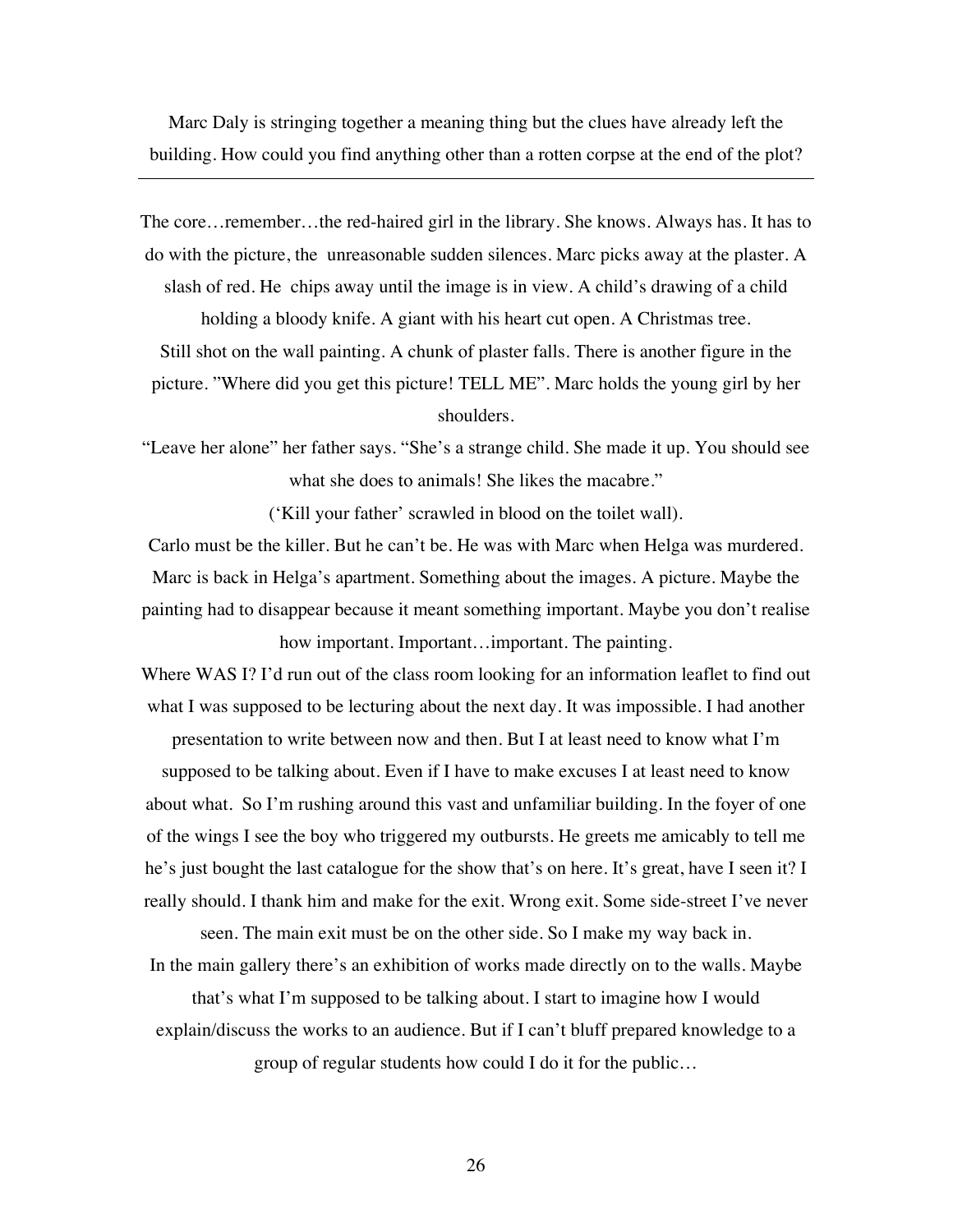Maybe that's it. Turn the whole thing into a living process…like Nick used to do. Arrive in my pyjamas…pyjamas? I don't wear pyjamas…whatever, arrive still high, stinking like an old tramp, don't sleep, take a load of mushrooms, just become the living thinking creating process. Could I do that, is that what should happen? I scan the work on the walls. I could do something on…gestalt, the unconscious, the monstrous feminine, categorical interstitiality, the blur. There's a green work before me…it has symbolobjects embedded in it. Some lace, a fragment of a renaissance painting, facsimiles of ancient coins. I imagine myself before an audience. "Forget the symbol-objects, they're just motifs, art historical vernacular, conventional signs, not important". I falter. Is that what I think? Isn't that another symptom of a thinker who can no longer remember how image-ideas actually work, who can't remember what he's supposed to be talking about?

A mirror. What an idiot. It was just a mirror. There never was a painting here. What I saw was just a reflection. The image is the murderer's face. It is my mother's face. And she is holding an axe…

Back to the beginning. Young Carlo sees his mother stab his father in the back. Young Carlo stares at the dripping blade of his past. Cut to his mother swiping the axe at Marc through the mirror into the present. She chases Marco into the hall. Her pearl necklace gets caught in the gate of the elevator. Her head is sliced off and drops to the floor with a thud.

Final shot: Marc Daly looking at himself reflected in a pool of his dead mother's blood. Credits role:

"In the filthy womb of Marco's grandmother his mother's foetus was flooded with testosterone telling her to be male. She was born an intersex baby. Doctors recommended that she had her testicles removed but her mother was a sick deviant pervert and refused.

But the problem was her testes produced oestrogen. As a result her vagina didn't form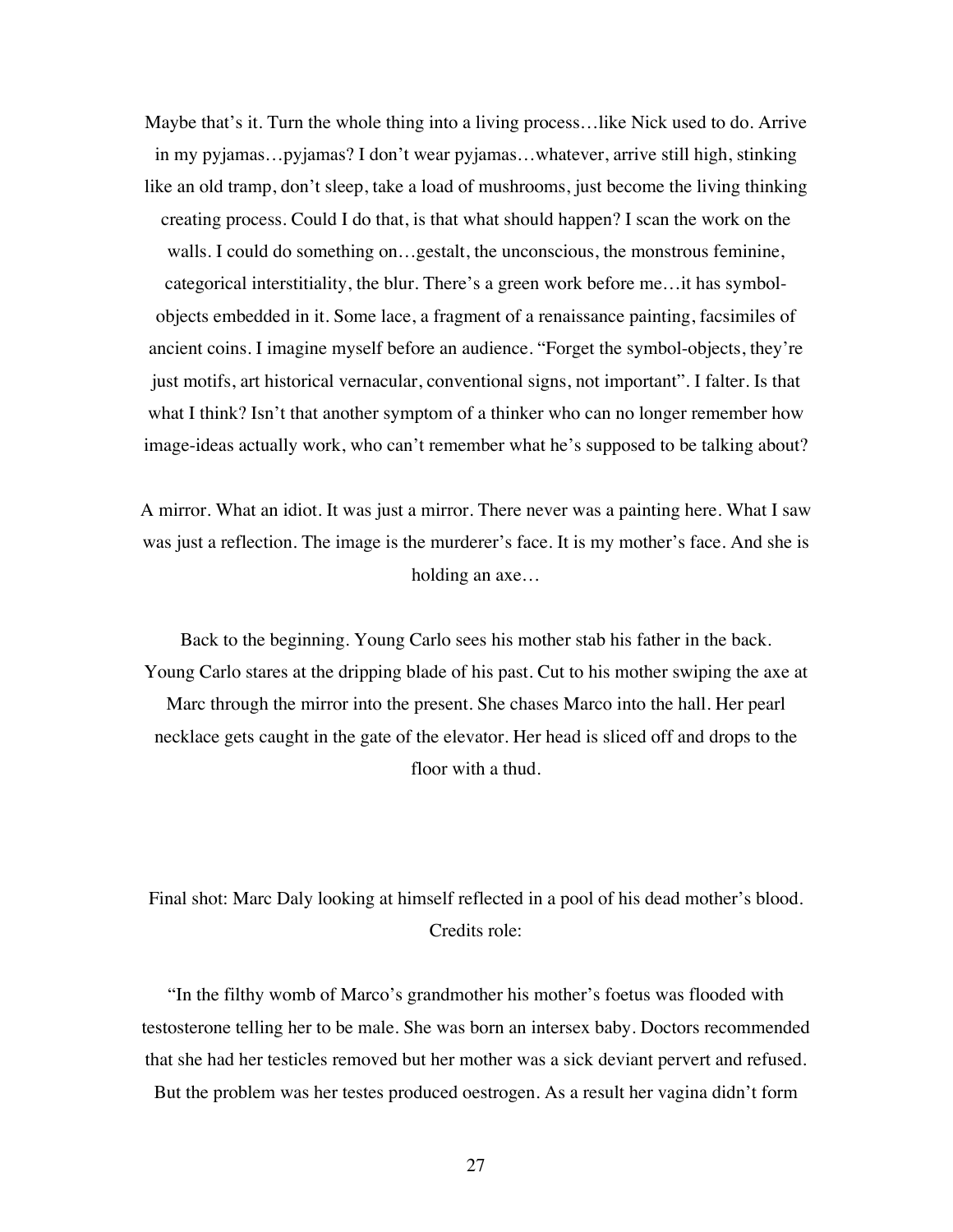and her clitoris began to develop into a penis. It is obvious that when somebody concentrates great attention on specific parts or functions of the body, not only does the aptitude to perceive the sensations originating there increase, but also some capacity of subconsciously interfering in these functions can be acquired. If worries and neurotic fixations related to them appear, various disturbances can occur through the psychosomatic pathways, creating a vicious cycle."

Lap dissolve through the pool of blood to the deck of ramshackle ship sailing outward on a plague-ridden delta.

Burroughs, Kathy and the red-haired girl are sipping mint tea and smoking hashish on the sun-terrace of a makeshift café. They are older now, much older.

"Do you see that strange light on the horizon Kathy?" "No, what light?" "There. A strange shimmering circle. It looks like a snake eating its tail." "You know what Bill, I think I may be losing my vision" "Don't be silly Kathy, of course you're not. You will never loose your vision. You're a true artist" "No, I really do. I think I'm going blind" "Alright then. Try this. How many fingers am I holding up?" Pause. "OH NO! It's even worse than I thought Bill. Now I'm paralyzed too!"



Desire is for Death. The Spiderlings are leaving the Eggsack.

For K